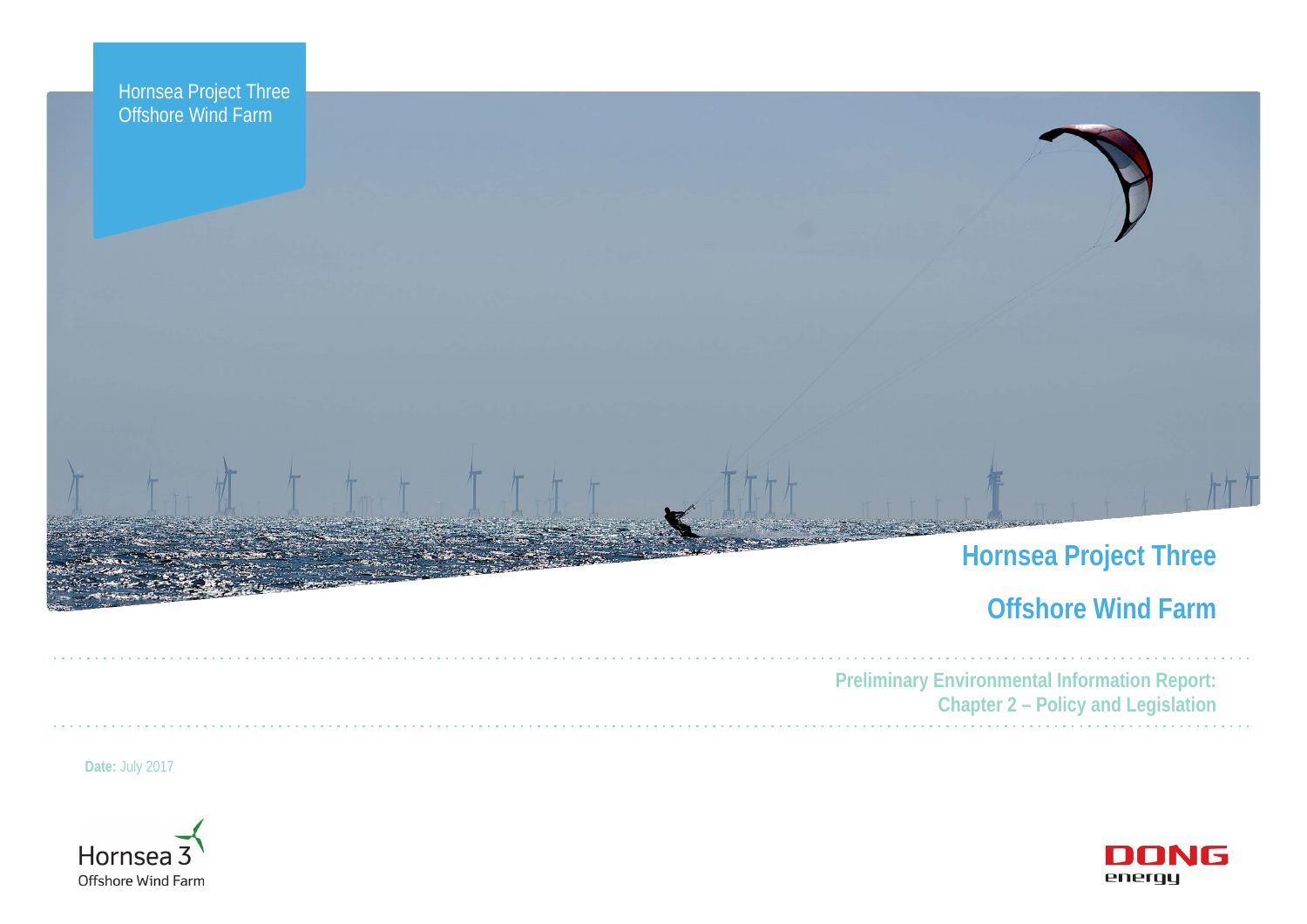



**Environmental Impact Assessment** 

**Preliminary Environmental Information Report**

**Volume 1**

**Chapter 2 – Policy and Legislation**

Report Number: P6.1.2

Version: Final

Date: July 2017

This report is also downloadable from the Hornsea Project Three offshore wind farm website at:

[www.dongenergy.co.uk/hornseaproject3](http://www.dongenergy.co.uk/hornseaproject3)

DONG Energy Power (UK) Ltd.

5 Howick Place,

London, SW1P 1WG

© DONG Energy Power (UK) Ltd, 2017. All rights reserved

Front cover picture: Kite surfer near one of DONG Energy's UK offshore wind farms © DONG Energy Hornsea Project Three (UK) Ltd., 2016.

**Liability**

This report has been prepared by RPS, with all reasonable skill, care and diligence within the terms of their contracts with DONG Energy Power (UK) Ltd.

Prepared by: RPS

Checked by: Julian Carolan and Jennifer Brack

Accepted by: Sophie Banham

Approved by: Stuart Livesey

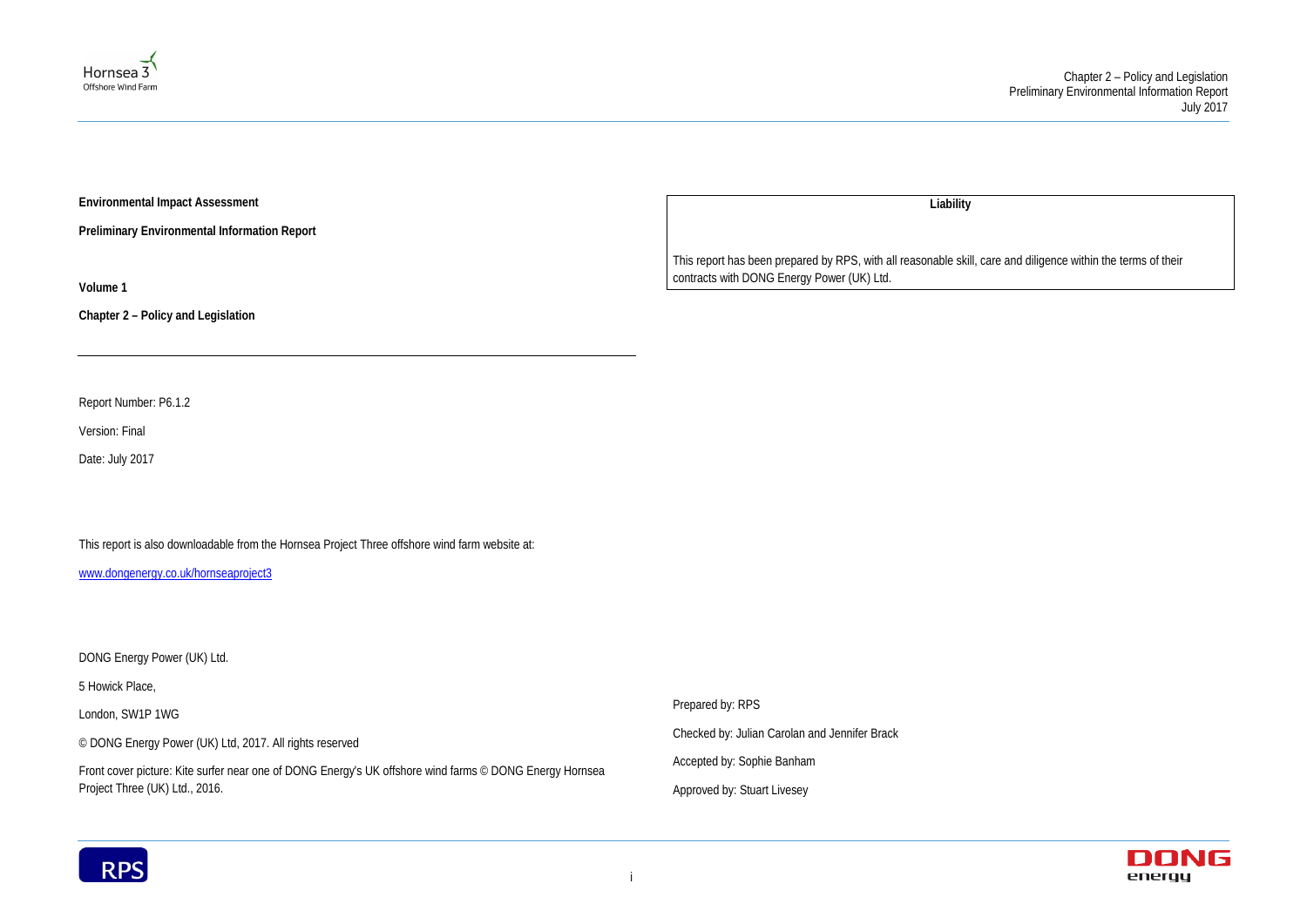



# **Table of Contents**

| 2.2 |  |
|-----|--|
| 2.3 |  |
|     |  |
|     |  |
| 2.6 |  |
|     |  |

# **List of Figures**

# **List of Tables**

| Table $2.1$ : |  |
|---------------|--|
|               |  |

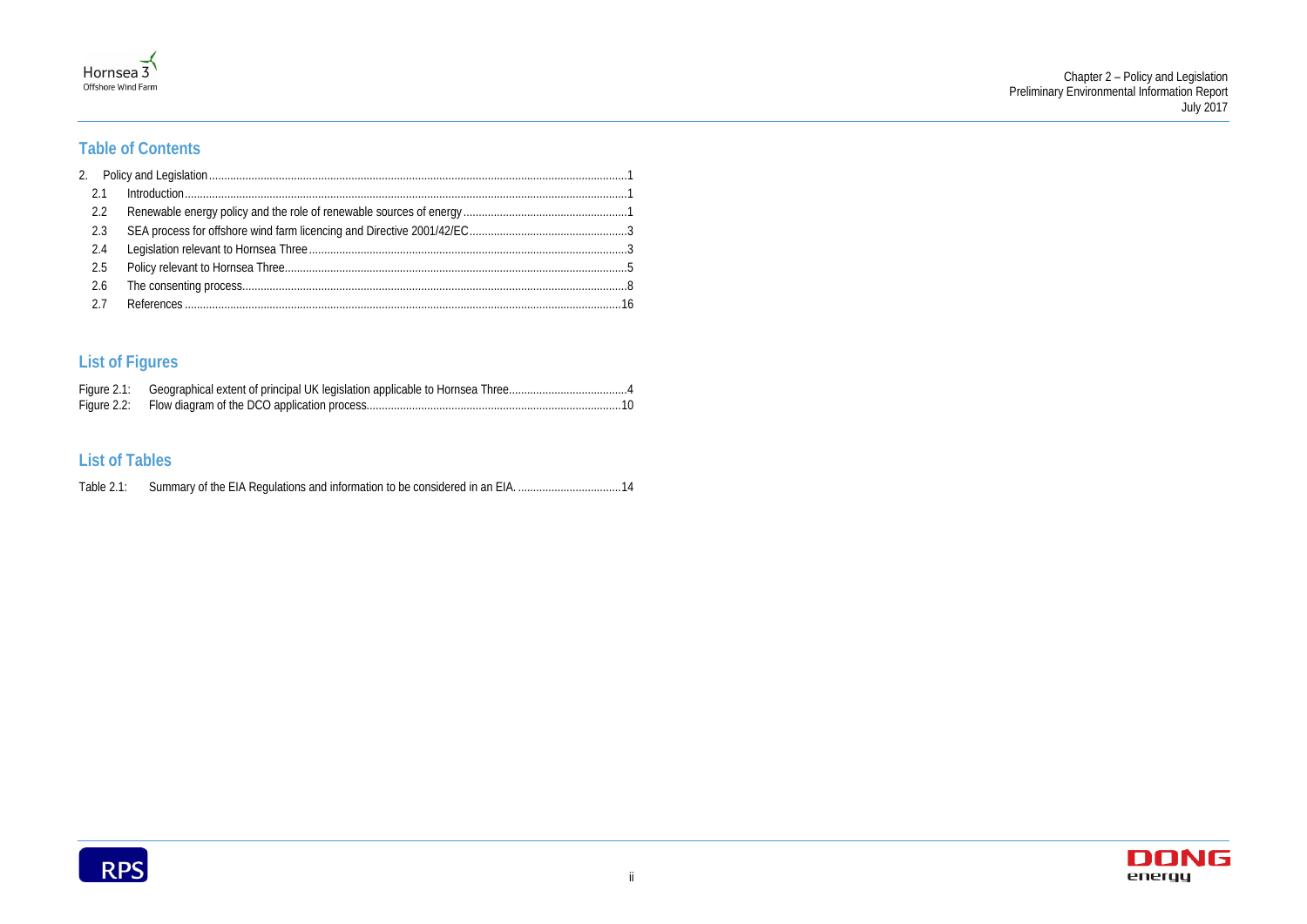#### **Definition**

a permit of consetsube a personable assent on a sable activity within inshore and offshore areas. The MMO is h inshore and offshore areas and for Welsh and Northern

Iters established under the MCAA (2009), designated with the r threatened marine habitats and species. An MCZ can be i territorial or offshore waters.

plementing the requirements of the MCAA 2009.

licy, preparing Marine Plans and for making planning ament.

Jand, providing guidance to Local Authorities and others in for development.

ovided for public consultation by those seeking a DCO for Iformation Report (PEIR) constitutes the PEI for Hornsea

by which the UK can meet the legally-binding target of 15%  $r$ ces by 2020.

2004 which is beyond the limits of the UK territorial sea, but broadly Can exercise rights over the production of energy from

s produced at a regional level containing policies and strategic lanning documents within that region.

, aiming to ensure that environmental and other sustainability cy, planning and programme making.

romoter intends to consult the local community about the





# **Glossary**

| <b>Term</b>                                                       | <b>Definition</b>                                                                                                                                                                                                                                                                                                                                                                                                  |
|-------------------------------------------------------------------|--------------------------------------------------------------------------------------------------------------------------------------------------------------------------------------------------------------------------------------------------------------------------------------------------------------------------------------------------------------------------------------------------------------------|
| Appropriate Assessment (AA)                                       | An assessment that is carried out by a competent authority in the context of a HRA.                                                                                                                                                                                                                                                                                                                                |
| Department for Business, Energy<br>and Industrial Strategy (BEIS) | UK government ministerial department with responsibilities for business, industrial strategy, science,<br>innovation, energy, and climate change. The department replaced DECC in Quarter three of 2016.                                                                                                                                                                                                           |
| Committee on Climate Change                                       | An independent committee that offers evidence based advice to the UK and devolved governments<br>and Parliaments on matters related to climate change.                                                                                                                                                                                                                                                             |
| Contracts for Difference (CFD)                                    | A private law contract between a low carbon electricity generator and the Low Carbon Contracts<br>Company. The Low Carbon Contracts Company is a government-owned company, introduced as part<br>of the now implemented EMR programme. CFDs have replaced Renewables Obligation Certificates<br>(ROCs).                                                                                                            |
| Department for Environment,<br>Food and Rural Affairs (Defra)     | UK government ministerial department with responsibilities for safeguarding the natural environment,<br>supporting the food and farming industry, and sustaining the rural economy.                                                                                                                                                                                                                                |
| Department for Communities and<br>Local Government (DCLG)         | UK government ministerial department with responsibilities for the creation of policies for homes and<br>workplaces, house building, planning management and reform and local communities.                                                                                                                                                                                                                         |
| Department of Energy and<br>Climate Change (DECC)                 | Former UK ministerial department with responsibilities for the energy industry and climate change<br>policy. Replaced in Quarter Three of 2016 by the Department for BEIS.                                                                                                                                                                                                                                         |
| Electricity Market Reform (EMR)                                   | The UK government's programme for response to the three key challenges facing the future of the<br>electricity markets: 1) decarbonising electricity supply, 2) security of supply, and 3) minimising the cost<br>of energy to consumers.                                                                                                                                                                          |
| Exclusive Economic Zone (EEZ)                                     | The UK Exclusive Economic Zone (EEZ) is the zone prescribed by the United Nations Convention on<br>the Law of the Sea over which the UK has sovereign rights regarding the exploration and use of<br>marine resources, including energy production from water and wind.                                                                                                                                            |
| Greenhouse Gas                                                    | A gas that contributes to the greenhouse effect by absorbing infrared radiation. Carbon dioxide (CO2)<br>and chlorofluorocarbons (CFCs) are examples of greenhouse gases.                                                                                                                                                                                                                                          |
| Infrastructure Planning<br>Commission                             | Former non-departmental public body responsible for the examination and decision for proposed<br>Nationally Significant Infrastructure Projects (NSIPs). The IPC closed in April 2012, when its functions<br>were transferred to the Planning Inspectorate (PINS).                                                                                                                                                 |
| Low Carbon Contracts Company                                      | A private limited company wholly owned by the Department for BEIS. The Low Carbon Contracts<br>Company (LCCC) is the counterparty to a CFD.                                                                                                                                                                                                                                                                        |
| Local Development Framework<br>(LDF)                              | The spatial planning strategy introduced in England and Wales by the Planning and Compulsory<br>Purchase Act 2004. Planning Policy Statement (PPS) 12 (Creating Strong, Safe and Prosperous<br>Communities through Local Spatial Planning) gives the UK government's policy on the preparation of<br>local development documents (for creation and execution by Local Authorities) which then comprise<br>the LDF. |
| Marine and Coastal Access Act<br>2009 (MCAA)                      | The legal mechanism to help ensure clean, healthy, safe, productive and biologically diverse oceans<br>and seas, by putting in place a system for improved management and protection of the marine and<br>coastal environment. The MCAA formed a new organisation called the Marine Management<br>Organisation (MMO) which holds the key responsibility for implementing the requirements of the<br>MCAA.          |

| Term                                                 |                                                                                                                                      |
|------------------------------------------------------|--------------------------------------------------------------------------------------------------------------------------------------|
| Marine Licence                                       | A permit of consent to carry on/out a licen<br>responsible for marine licensing in English<br>Ireland offshore areas.                |
| Marine Conservation Zone (MCZ)                       | A type of marine nature reserve in UK wat<br>aim to protect nationally important, rare or<br>designated anywhere in English or Welsh |
| Marine Management<br>Organisation (MMO)              | Organisation with the responsibility for imp                                                                                         |
| Marine Policy Statement (MPS)                        | The primary framework for UK marine poli<br>decisions affecting the UK marine environ                                                |
| National Planning Policy<br>Framework (NPPF)         | A set of national planning policies for Engl<br>the assessment of planning applications fo                                           |
| Preliminary Environmental<br>Information (PEI)       | The EIA Regulations require PEI to be pro<br>NSIPs. This Preliminary Environmental Int<br>Three.                                     |
| Renewable Energy Strategy<br>(RES)                   | Published in 2009 and sets out the path b<br>energy consumption from renewable sour                                                  |
| Renewable Energy Zone (REZ)                          | A zone established under the Energy Act<br>broadly matches the UK EEZ in which the<br>renewable technologies.                        |
| Regional Planning Policy (RPP)                       | RPP and associated RSS are documents                                                                                                 |
| Regional Spatial Strategy (RSS)                      | level plans that are used to inform local pl                                                                                         |
| Strategic Environmental<br>Assessment (SEA)          | The systematic decision support process,<br>aspects are considered effectively in polic                                              |
| <b>Statement of Community</b><br>Consultation (SoCC) | A document describing how the project pr<br>project proposals.                                                                       |

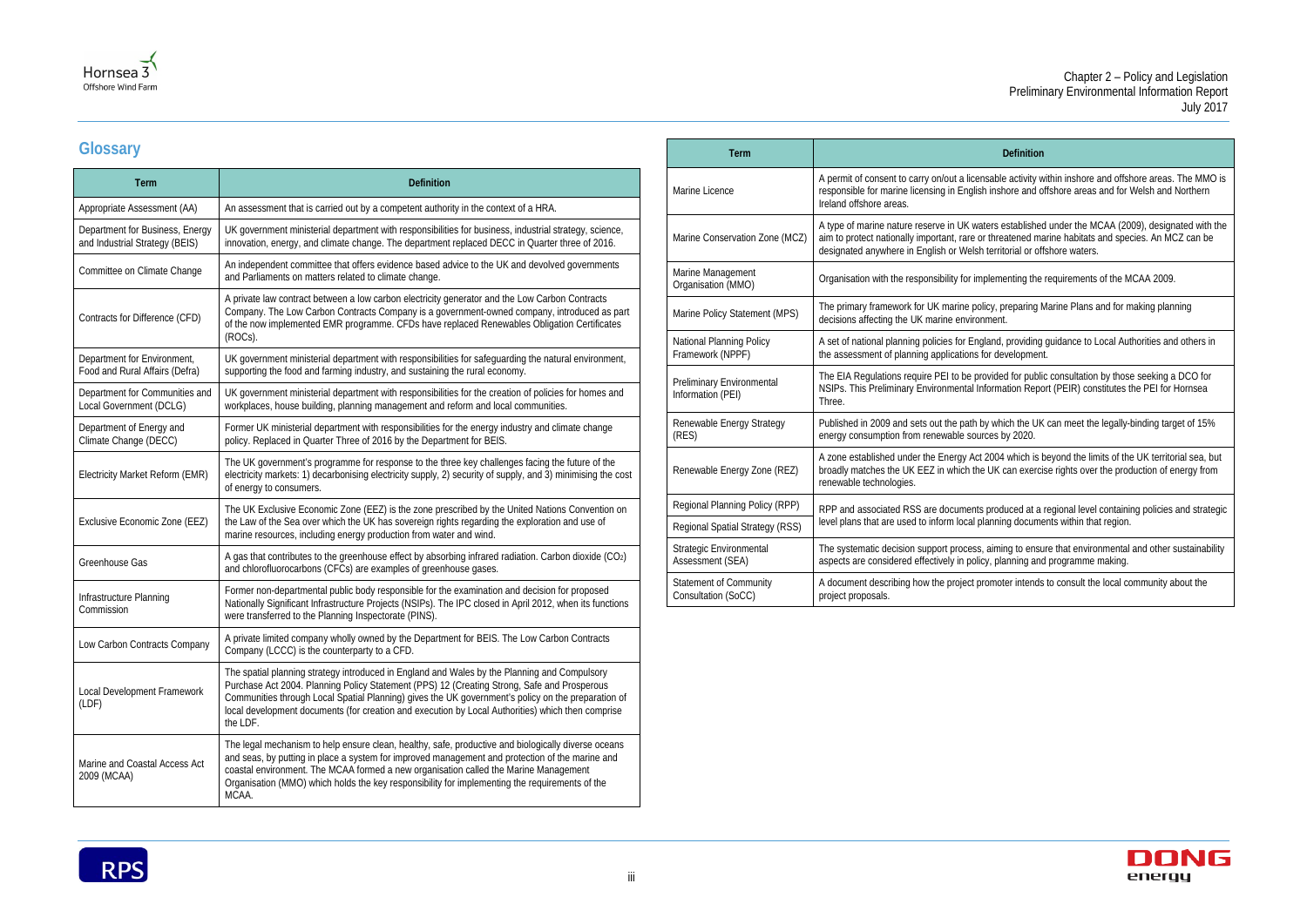| escription   |  |
|--------------|--|
| frastructure |  |
|              |  |
|              |  |
|              |  |
|              |  |
|              |  |
|              |  |
|              |  |
|              |  |
|              |  |
|              |  |
|              |  |
|              |  |
|              |  |
|              |  |
|              |  |
|              |  |
|              |  |
|              |  |
|              |  |
|              |  |



# **Acronyms**

| Acronym     | <b>Description</b>                                            |
|-------------|---------------------------------------------------------------|
| AA          | Appropriate Assessment                                        |
| <b>BEIS</b> | Department for Business, Energy and Industrial Strategy       |
| <b>CFD</b>  | <b>Contracts for Difference</b>                               |
| Defra       | Department for Environment, Food and Rural Affairs            |
| <b>DCO</b>  | Development Consent Order                                     |
| <b>DCLG</b> | Department for Communities and Local Government               |
| <b>DECC</b> | Department of Energy and Climate Change                       |
| EIA         | Environmental Impact Assessment                               |
| <b>EMR</b>  | <b>Electricity Market Reform</b>                              |
| <b>EPS</b>  | <b>European Protected Species</b>                             |
| <b>ETS</b>  | <b>Emission Trading Scheme</b>                                |
| EU          | European Union                                                |
| <b>GHG</b>  | Greenhouse Gas                                                |
| <b>GOEE</b> | Government Office for the East of England                     |
| <b>GPSS</b> | Government Pipeline and Storage System                        |
| <b>HRA</b>  | <b>Habitat Regulations Assessment</b>                         |
| <b>IPC</b>  | Infrastructure Planning Commission                            |
| LCCC        | Low Carbon Contracts Company                                  |
| LDF         | Local Development Framework                                   |
| <b>MCAA</b> | Marine and Coastal Access Act 2009                            |
| <b>MCZ</b>  | Marine Conservation Zone                                      |
| <b>MFA</b>  | Marine and Fisheries Agency                                   |
| <b>MHWS</b> | Mean High Water Springs                                       |
| <b>MMO</b>  | Marine Management Organisation                                |
| <b>MPS</b>  | Marine Policy Statement                                       |
| <b>NPPF</b> | National Planning Policy Framework                            |
| <b>NPS</b>  | National Policy Statement                                     |
| NPS EN-1    | Overarching National Policy Statement for Energy              |
| NPS EN-3    | National Policy Statement for Renewable Energy Infrastructure |

| Acronym         | <b>Description</b>                                                |
|-----------------|-------------------------------------------------------------------|
| <b>NPS EN-5</b> | National Policy Statement for Electricity Networks Infrastructure |
| <b>NRSWA</b>    | New Roads and Street Works Act                                    |
| <b>NSIP</b>     | Nationally Significant Infrastructure Project                     |
| PEI             | Preliminary Environmental Information                             |
| <b>PEIR</b>     | Preliminary Environmental Information Report                      |
| <b>PINS</b>     | Planning Inspectorate                                             |
| PPG             | <b>Planning Policy Guidance</b>                                   |
| PPS             | <b>Planning Policy Statement</b>                                  |
| <b>RES</b>      | Renewable Energy Strategy                                         |
| RF7             | Renewable Energy Zone                                             |
| <b>ROC</b>      | Renewables Obligation Certificates                                |
| <b>RPP</b>      | Regional Planning Policy                                          |
| <b>RSS</b>      | <b>Regional Spatial Strategy</b>                                  |
| <b>SAC</b>      | Special Area of Conservation                                      |
| SCI             | Site of Community Importance                                      |
| <b>SEA</b>      | Strategic Environmental Assessment                                |
| SoCC            | Statement of Community Consultation                               |
| <b>SPA</b>      | Special Protection Area                                           |
| <b>TCPA</b>     | Town and Country Planning Act 1990                                |
| <b>TSO</b>      | The Stationery Office                                             |
| UK              | United Kingdom                                                    |
|                 |                                                                   |

# **Units**

**Unit Description**



| Unit      | De            |
|-----------|---------------|
| GW        | Gigawatt      |
| km        | Kilometre     |
| m         | Metre         |
| <b>MW</b> | Megawatt      |
| nm        | Nautical mile |

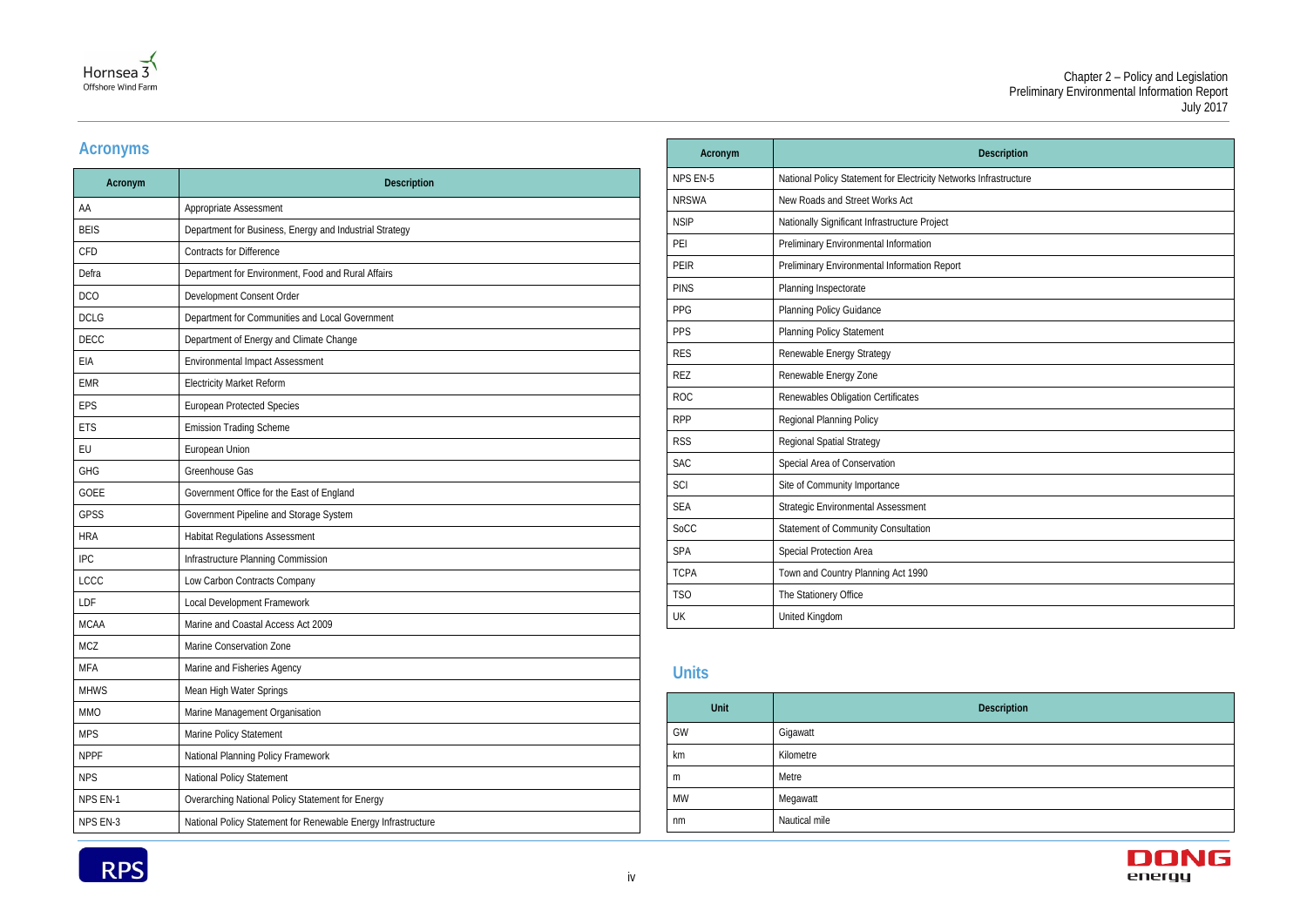

# <span id="page-5-0"></span>**2. Policy and Legislation**

# <span id="page-5-1"></span>**2.1 Introduction**

- 2.1.1.1 This section of the Preliminary Environmental Information Report (PEIR) provides a summary of the policy and legislative context for Hornsea Project Three offshore wind farm (hereafter referred to as Hornsea Three), with reference to the following:
	- International obligations, including European legislation for climate change and reducing carbon emissions;
	- National legislation and policy; and
	- Local policy.
- 2.1.1.2 Where policy or legislation exists in respect of specific topics, particularly in respect of Environmental Impact Assessment (EIA), it is identified in the relevant topic chapters of the PEIR.
- 2.1.1.3 A full assessment of Hornsea Three in terms of planning policies is provided in the draft Planning Statement, which accompanies this PEIR at Phase Two consultation. Following the completion of Phase Two consultation, the Planning Statement will be finalised and will accompany the application for a Development Consent Order (DCO).

# <span id="page-5-2"></span>**2.2 Renewable energy policy and the role of renewable sources of energy**

- 2.2.1.1 The 'Meeting the Energy Challenge white paper' (DTI, 2007) published by the former Department for Business, Enterprise and Regulatory Reform (BERR) – now the Department of Business, Energy and Industrial Strategy (BEIS), described two long-term challenges for the United Kingdom (UK):
	- Tackling climate change by reducing carbon dioxide emissions both within the UK and abroad; and
	- Ensuring secure, clean and affordable energy.
- 2.2.1.2 The central objective of Government energy policy is ensuring the security of energy supply whilst responding to the challenge of climate change by reducing carbon emissions. To meet these objectives, more energy infrastructure is required with an increased emphasis on energy generation from low carbon sources, including renewables.
- 2.2.1.3 The need for this renewable energy infrastructure is fully recognised in many areas of Government policy. The need to reduce carbon emissions is embedded within European law and international obligations and has been transposed into a range of UK legislation and is outlined further in sections [2.2.2](#page-5-3) and [2.2.3](#page-6-0) below.
- 2.2.2.5 In October 2014, the EU Council agreed on a policy framework for climate and energy in the period from 2020 to 2030, which included targets and policy objectives for that period. The targets to be achieved by 2030 include:
	- A 40% cut in greenhouse gas emissions compared to 1990 levels;
	- At least a 27% share of renewable energy consumption; and
	- At least 27% improvement in energy efficiency.



# <span id="page-5-3"></span>**2.2.2 International obligations and associated policy, on climate change and reducing carbon emissions**

# *2020 targets and associated policy*

• A 20% reduction in primary energy use compared with projected levels, to be achieved by



- 2.2.2.1 At a European level, the European Parliament and Council agreed a climate and energy package known as the '20-20-20' targets in 2008. The targets to be achieved by 2020 include:
	- A reduction in European Union (EU) greenhouse gas (GHG) emissions of at least 20% below 1990 levels;
	- 20% of EU energy consumption to come from renewable energy sources; and
	- improvements in energy efficiency.
- 2.2.2.2 In order to meet these aggressive targets, the EU introduced Directive 2009/28/EC on the promotion of the use of energy from renewable sources (the Renewable Energy Directive). Article 3 and Annex I of this Directive set out the mandatory national targets for individual Member States to meet by 2020. As part of this, the UK is subject to a mandatory national target of deriving 15% of gross final energy consumption from renewable sources by 2020.
- 2.2.2.3 In response to the requirement in Article 4 of the Renewable Energy Directive, DECC published the National Renewable Energy Action Plan for the UK in July 2010 (DECC, 2010). This plan sets out a 'lead scenario' to achieve the 15% renewable energy target for 2020 (the UK target under the Renewable Energy Directive). The lead scenario suggests that the UK could see around 30% of electricity, 12% of heat and 10% of transport energy come from renewable sources by 2020.
- 2.2.2.4 Specific measures for renewables were set out in the UK Renewable Energy Strategy (RES) which was published alongside and in parallel with the UK Low Carbon Transition Plan in July 2009 (TSO, 2009a; TSO, 2009b). The RES sets out the path by which the UK can meet the legally-binding target of 15% energy consumption from renewable sources by 2020.

# *2030 targets*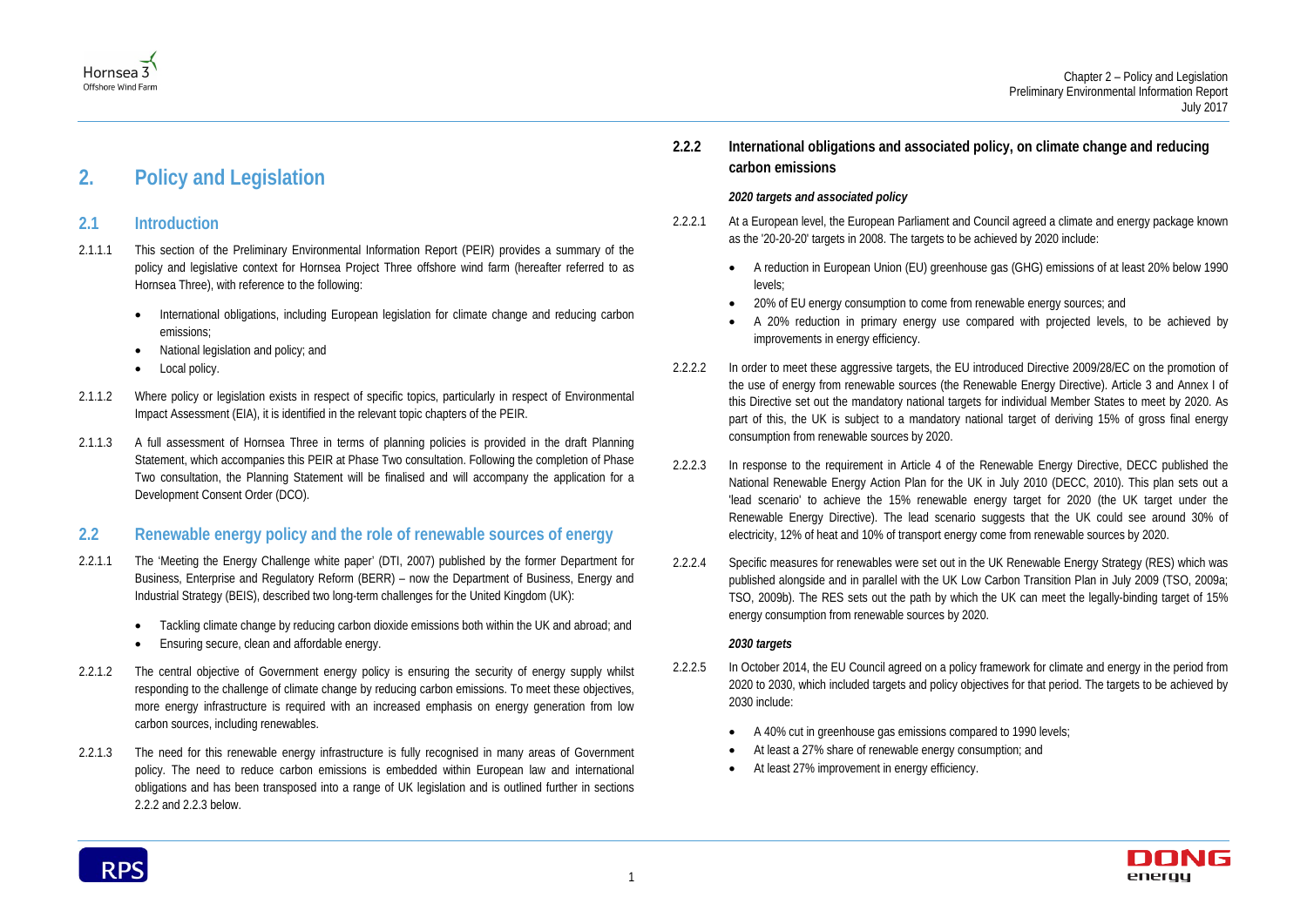



#### 2.2.2.6 To meet the targets, the European Commission has proposed:

- A reformed EU emissions trading scheme (ETS);
- New indicators for the competitiveness and security of the energy system, such as price differences with major trading partners, diversification of supply, and diversification of interconnection capacity between EU countries; and
- New EU-wide and Member State governance systems based on national plans for competitive, secure, and sustainable energy. These plans will follow a common EU approach. They will ensure stronger investor certainty, greater transparency, enhanced policy coherence and improved coordination across the EU.
- 2.2.2.7 In order to meet these targets, the Commission published a proposal for a revised Renewable Energy Directive on 30 November 2016 (European Commission, 2016), which addressed the points in the Renewable Energy Directive's evaluation conducted between 2014 and 2016, stakeholder consultations, and expert independent studies commissioned by the Commission. This proposed revised Renewable Energy Directive seeks to build on the success of the Renewable Energy Directive.

#### *The Renewable Energy Roadmap and the Carbon Plan*

- 2.2.2.8 The Renewable Energy Roadmap (DECC, 2011a; 2012; 2013) updated some of the aims within the RES and identified eight technologies capable of providing 90% of the renewable energy required to meet the UK's 2020 target of 15% of energy consumption derived from renewable sources. It suggests that offshore wind is an ideal technology for the UK, where shallow seas and strong winds make it an important national asset that will play a key role in enabling the UK to meet its legally binding 2020 renewable energy targets. Offshore wind has the potential to be generating up to 16 GW by 2020. Beyond 2020, there is a very high potential for further deployment, with up to 39 GW possible by 2030 (DECC, 2013).
- 2.2.2.9 In December 2011, the Government published its Carbon Plan (DECC, 2011b). The Carbon Plan states that electricity demand may rise by between 30% and 60% by 2050, which may require today's electricity capacity to double in order to deal with peak time demands. It goes on to state that "*renewable energy, particularly onshore and offshore wind farms*" is likely to be one of the three main low carbon sources to produce electricity (paragraph 44; DECC, 2011b). The document further sets out the policies for meeting the commitment of an 80% reduction in GHG emissions made under the Climate Change Act 2008. It also describes the measures proposed to meet the first four carbon budgets.

# <span id="page-6-1"></span><span id="page-6-0"></span>**2.2.3 UK climate change and energy legislation**

### *The Climate Change Act 2008*

- 2.2.3.1 The Climate Change Act 2008 commits the UK to a net reduction in GHG emissions of 80% against the 1990 baseline by 2050. This is implemented through a system of carbon budgets, which are set by the Government for a period of five years each. The UK Government has legislated for the first four carbon budgets[1](#page-6-1) to cut emissions by 23% below 1990 levels by 2012 (Carbon Budgets Order 2009), 29% by 2017 (Climate Change Act 2008 (Credit Limit) Order 2011), 35% by 2022 (Climate Change Act 2008 (Credit Limit) Order 2016), 50% by 2027 (Carbon Budgets Order 2011) and 57% by 2032 (Carbon Budget Order 2016). The first carbon budget (The Carbon Budgets Order 2009), 23% below 1990 levels by 2012, was met by the UK. Currently the UK is on track to outperform the targets of the second (Climate Change Act 2008 (Credit Limit) Order 2011) and third (The Carbon Budgets Order 2016) carbon budgets (Committee on Climate Change, 2017).
- 2.2.3.2 The Climate Change Act 2008 also established the Committee on Climate Change. The Committee on Climate Change advises the Secretary of State on setting and meeting the carbon budgets, and on preparing for climate change. In May 2011, the Committee published the Renewable Energy Review, which sets out a detailed vision of the role of renewable energy in meeting longer term emissions targets. The Renewable Energy Review concludes that the development of renewable energy is a potentially significant contributor to delivering decarbonisation of the power sector by 2030 at reasonable cost. It also underlined that firm commitments of support for offshore wind and marine generation through to the 2020s should be made (Committee on Climate Change, 2011).

### *The Energy Act 2013*

- 2.2.3.3 The Energy Act 2013 received Royal Assent on 18 December 2013. The Energy Act makes provisions to incentivise investment in low carbon electricity generation, ensure security of supply, and help the UK meet its emission reduction and renewables targets. In particular the Energy Act contains provisions from the then Department of Energy and Climate Change (DECC) (now the Department for BEIS) for Electricity Market Reform (EMR).
- 2.2.3.4 The EMR sets out the framework for replacing Renewables Obligation Certificates (ROCs) with Contracts for Difference (CFD) to provide stable financial incentives to encourage investment in low carbon electricity generation. CFDs are private contracts between a low carbon electricity generator and the UK Government owned Low Carbon Contracts Company (LCCC). Under a CFD, the electricity generating party is paid the difference between the strike price (the price for electricity reflecting the cost of investment in low carbon technology) and the reference price (a measure of the average market price for electricity in the Great Britain market).



 <sup>1</sup> Carbon Budgets Order 2009, Climate Change Act 2008 (Credit Limit) Order 2011, Climate Change Act 2008 (Credit Limit) Order 2016 and Carbon Budgets Order 2011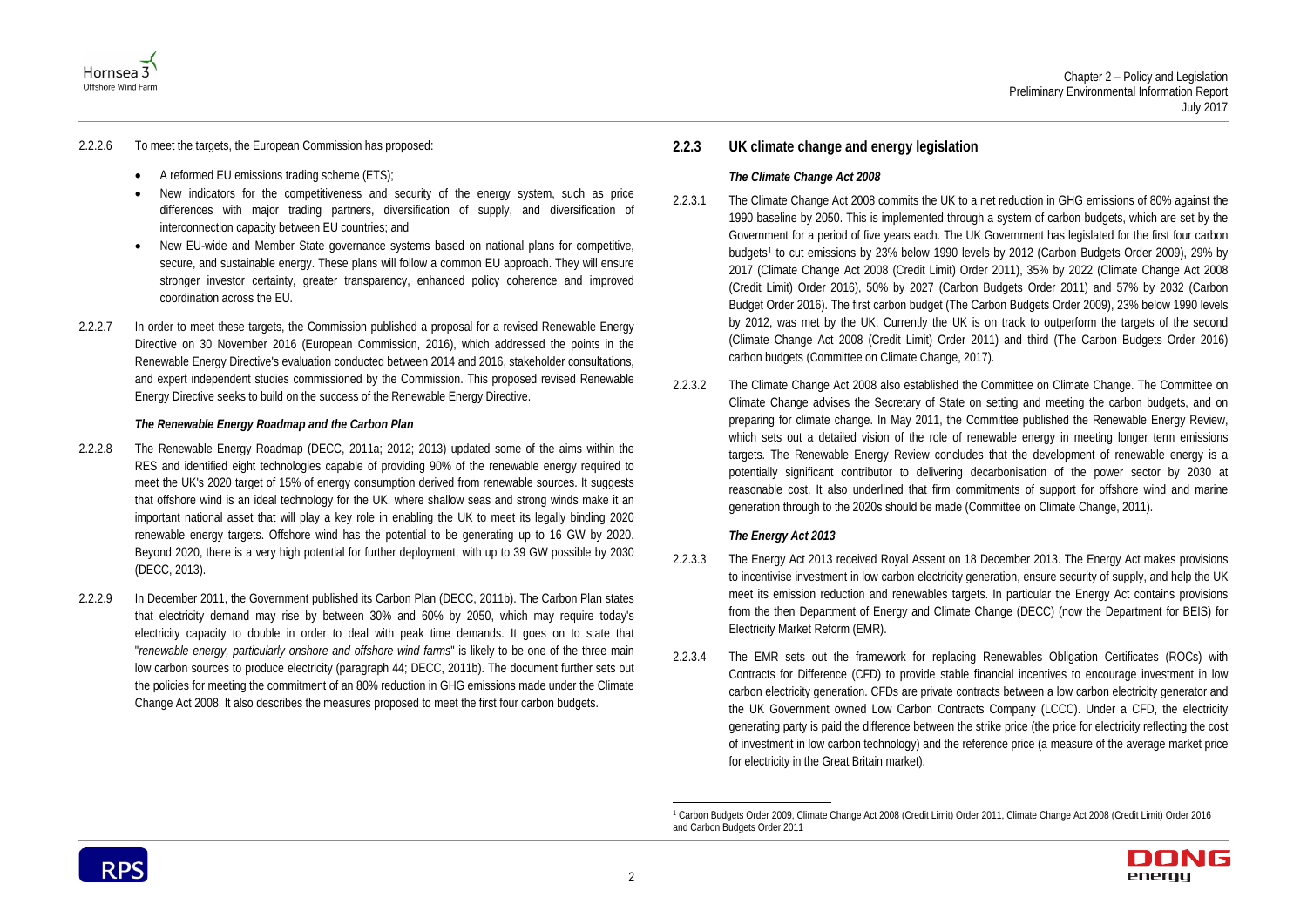



- 2.2.3.5 The aim of CFDs is to give greater certainty and stability of revenues to electricity generators by reducing exposure to volatile wholesale prices, whilst at the same time protecting the consumer from paying for higher generation support costs when electricity prices are high (BEIS, 2016). It is envisaged that CFDs will help to incentivise renewable energy development in the UK.
- 2.2.3.6 In April 2014, a total of eight projects were awarded contracts under the Final Investment Decision (FID) Enabling for Renewables process, thereby allocating the first CFDs that were introduced through the EMR programme. Of these eight projects, five were offshore wind farm projects (Beatrice, Burbo Bank Extension, Dudgeon, Hornsea Project One, Walney Extension). In February 2015, a further 27 projects were awarded CFDs in Allocation Round One, two of which were for offshore wind projects (East Anglia One and Neart na Gaoithe).
- 2.2.3.7 On 13 March 2017, notices were released by the Department for BEIS on the second CFD allocation round, in which applicants will compete for an annual budget of £290 million for delivery years 2021/2022 and 2022/2023. The Second Allocation Round is due to open in April 2017. ROCs will be formally closed to new projects from 3 April 2017.

# <span id="page-7-0"></span>**2.3 SEA process for offshore wind farm licencing and Directive 2001/42/EC**

- 2.3.1.1 An SEA was carried out by DECC in 2008/2009 to identify the environmental effects of further rounds of offshore wind farm licencing in the UK REZ. This was undertaken in accordance with the Environmental Assessment of Plans and Programmes Regulations 2004. These Regulations apply Directive 2001/42/EC of the European Parliament and of the Council on the assessment of the effects of certain plans and programmes on the environment (the SEA Directive). The SEA Post Consultation Report, published in June 2009 (DECC, 2009c), concluded that there were no significant impediments to the adoption of a plan/programme for an additional 25 GW of offshore wind farm generation capacity (currently UK offshore wind farms generate approximately 5.1 GW of operational capacity, with a further 4.5 GW under construction).
- 2.3.1.2 In March 2016, an SEA was undertaken to consider the environmental implications of DECC's (now BEIS) draft plan/programme to enable further licensing/leasing for offshore energy (oil and gas, hydrocarbon gas storage, carbon dioxide storage and marine renewables including wind, wave, tidal stream and tidal range) (DECC, 2016). For offshore wind, DECC's draft plan/programme included further offshore wind farm leasing in the relevant parts of the UK Exclusive Economic Zone (EEZ) and the territorial waters of England and Wales. The technologies included turbines of up to 15 MW capacity and floating turbines in waters up to 200 m. The SEA concluded that the most favourable option was to restrict the areas offered for leasing and licensing, through the exclusion of certain areas together with a number of mitigation measures to prevent, reduce and offset significant adverse impacts on the environment and other users of the sea, and would allow the objectives of the draft plan/programme to be achieved. This resulted in the identification of the Round 3 offshore wind farm zones, including the former Hornsea Zone, which are located outside of these restricted areas.

# <span id="page-7-1"></span>**2.4 Legislation relevant to Hornsea Three**

# **2.4.1 Marine legislation**

# *The Marine and Coastal Access Act 2009*

- 2.4.1.1 The MCAA 2009 introduced a new marine planning system for overseeing the marine environment and a requirement to obtain a Marine Licence for certain activities and works at sea. The geographical extent of the jurisdiction of the MCAA is shown in [Figure 2.1](#page-8-0) below.
- 2.4.1.2 The MCAA also created the Marine Management Organisation (MMO), an executive non-departmental public body sponsored by the Department for Environment, Food and Rural Affairs (Defra). At the time of the MMOs creation, the organisation took on many of the responsibilities of the former Marine and Fisheries Agency (MFA). One of the driving forces behind the creation of the MMO was the streamlining of permitting for licensable activities within the marine environment.
- 2.4.1.3 The MCAA inserted a new section (Section 149A) into the Planning Act 2008 which enables an Applicant for a DCO to apply for Deemed Marine Licences as part of the DCO process. The Marine Management Organisation (MMO) is the responsible authority and works with the Planning Inspectorate (PINS) to ensure that the Deemed Marine Licences are transposed properly into the DCO. The MMO remains the monitoring and enforcement body in respect of the conditions and restrictions set out within the Deemed Marine Licences.
- 2.4.1.4 The MCAA also enabled the designation of Marine Conservation Zones (MCZs). MCZs are a type of marine protected area, which seek to protect a range of nationally important marine wildlife, habitats, geology and geomorphology. MCZs can be designated anywhere in English and Welsh inshore and UK offshore waters. The designation of MCZs works towards fulfilling some of the UK's obligations under international agreements such as the Convention for the Protection of the Marine Environment of the North-East Atlantic (OSPAR Convention).

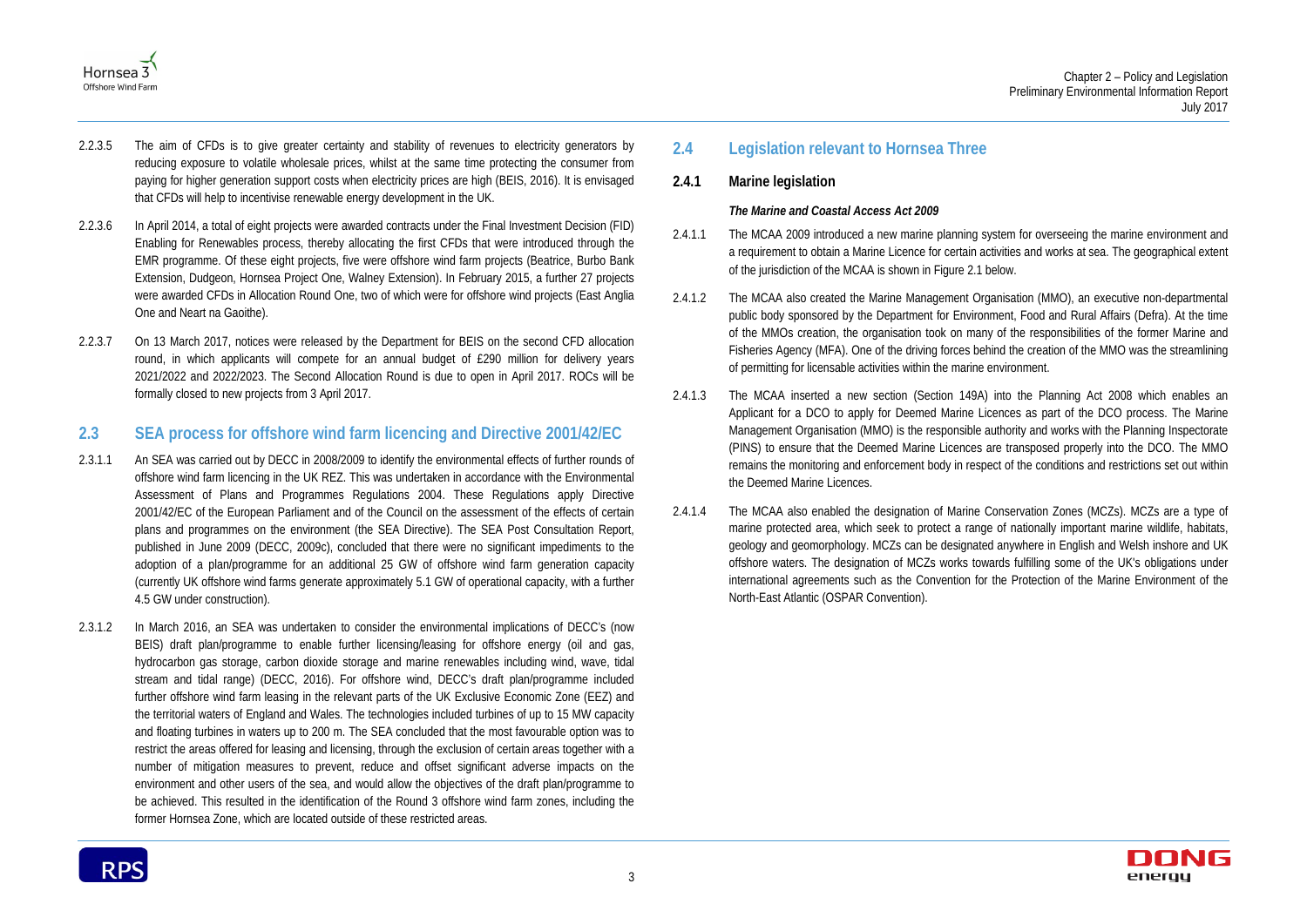





**Figure 2.1: Geographical extent of principal UK legislation applicable to Hornsea Three.**

<span id="page-8-0"></span>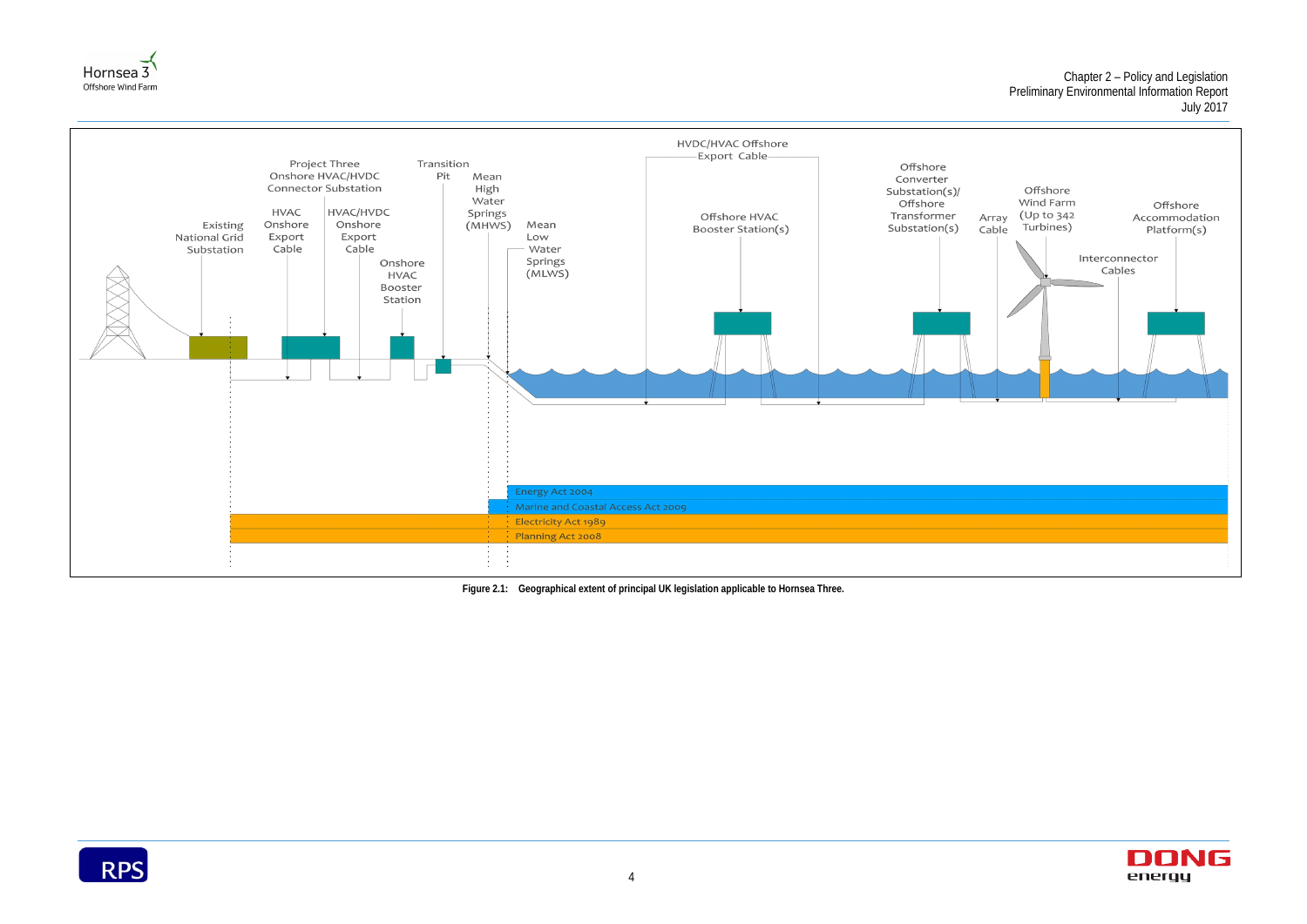

# **2.4.2 Planning legislation**

#### *The Planning Act 2008*

- 2.4.2.1 The Planning Act 2008 provides for national policy guidance to assist in the delivery of NSIPs. This led to the development of the NPSs (discussed in section [2.5.1](#page-9-1) below) to guide the decision making process for NSIPs.
- 2.4.2.2 One of the objectives of the introduction of the Planning Act 2008 was to address the need for, and to speed up the delivery of, NSIPs. Further details on the consent application process for NSIPs (including Hornsea Three) under the Planning Act 2008, is provided in section [2.6](#page-12-0) below. The geographical extent of the jurisdiction of Planning Act 2008 is shown in [Figure 2.1](#page-8-0) above.
- 2.4.2.3 A number of amendments have been made to the Planning Act 2008 following the enactment of the Localism Act 2011. The key change has been the abolition of the Infrastructure Planning Commission (IPC) on 1 April 2012. Following the abolition of the IPC, PINS became the agency responsible for operating the consenting process for NSIPs on behalf of the Secretary of State. The IPC's decision making functions were transferred to the Secretary of State for Energy and Climate Change (in the case of energy infrastructure) (now BEIS) and the examining functions are now administered by PINS.
- 2.4.2.4 The Infrastructure Planning (Changes to, and Revocation of, Development Consent Orders) Regulations 2011 amended the Planning Act 2008 by providing procedures for the handling of non-material and material changes to DCOs. Broadly, changes are considered as material if the changes would require an updated Environmental Statement or Habitat Regulations Assessment (HRA). Even where the changes would only likely result in impacts that are entirely positive, an updated Environmental Statement would still be required and therefore such changes would be treated as material changes (DCLG, 2015).
- <span id="page-9-2"></span>2.5.1.3 NPS EN-1 (DECC, 2011c) sets out the Government's policy for the delivery of major energy infrastructure and supports the requirements of the Renewable Energy Directive. The policy states that new projects are urgently required in order to ensure that the UK's renewable energy target of sourcing 15% of its energy from renewable sources is met by 2020 (NPS EN-1, paragraph 3.4.1). Offshore wind is expected to provide the largest single contribution towards the 2020 renewable energy generation targets (NPS EN-1, paragraph 3.4.3). In addition, NPS EN-1 identifies that approximately a quarter of the UK's generating capacity is due to close by 2018 and that new low-carbon generation is required which is reliable, secure and affordable (NPS EN-1, paragraph 2.2.16).
- 2.5.1.4 NPS EN-1 states that the Secretary of State should consider all applications for a DCO for energy infrastructure covered by NPS EN-1, on the basis that the Government has demonstrated there is a need for those types of projects (NPS EN-1, paragraph 3.1.3). NPS EN-1 establishes that, given the level of demand and urgency of the need for large scale energy infrastructure, the Secretary of State should start with a presumption in favour of granting a DCO for energy Nationally Significant Infrastructure Projects (NSIPs), unless any more specific and relevant policies set out within the NPSs clearly indicate that consent should be refused or that Section 104 of the Planning Act 2008 applies (NPS EN-1, paragraph 4.1.2).
- 2.5.1.5 Section 104 of the Planning Act 2008 states that an application for a DCO for energy infrastructure must be decided in accordance with the relevant NPSs, except to the extent doing so would:
	- Lead to the UK being in breach of its international obligations;
	- Be in breach of any statutory duty that applies to the Secretary of State;
	- Be unlawful;
	- Result in adverse impacts from the development outweighing the benefits; or
	- Be contrary to regulations about how decisions are to be taken.



# <span id="page-9-0"></span>**2.5 Policy relevant to Hornsea Three**

# <span id="page-9-1"></span>**2.5.1 National Policy Statements**

2.5.1.1 National Policy Statements (NPSs) were designated under the Planning Act 2008. They describe the national case and establish the need for certain types of infrastructure development including energy, as well as identifying potential key issues that should be considered by the examining body and decision maker when considering an application for a DCO.

2.5.1.2 The NPSs relevant to Hornsea Three are:

• National Policy Statement for Renewable Energy Infrastructure (EN-3; hereafter referred to as NPS

- Overarching National Policy Statement for Energy (EN-1; hereafter referred to as NPS EN-1) (DECC, 2011c);
- EN-3) (DECC, 2011d); and
- NPS EN-5) (DECC, 2011e).

• National Policy Statement for Electricity Networks Infrastructure (EN-5; hereafter referred to as



### *Overarching National Policy Statement for Energy*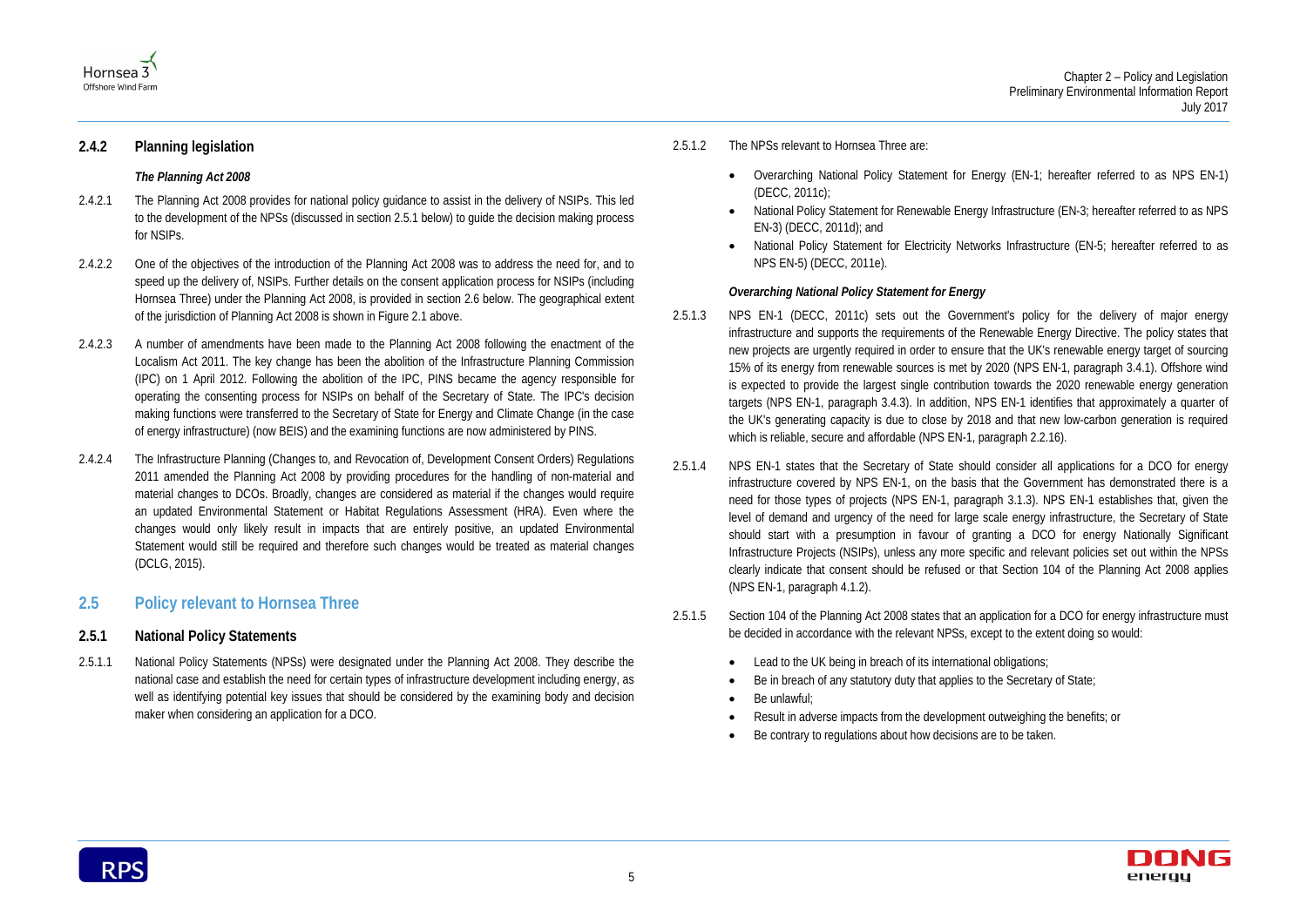

- 2.5.1.6 In considering DCO applications, and particularly when weighing up potential adverse impacts and benefits, the Secretary of State should take into account the development proposal's:
	- Potential benefits including its contribution to meeting the need for energy infrastructure, job creation and any long-term or wider benefits; and
	- Potential adverse impacts, including any long-term and cumulative adverse impacts, as well as any measures to avoid, reduce or compensate for any adverse impacts (NPS EN-1, paragraph 4.1.3).

# *National Policy Statement for Renewable Energy Infrastructure*

- 2.5.1.7 NPS EN-3 (DECC, 2011d) recognises the need for 25 GW of new offshore wind-derived generating capacity in the UK Renewable Energy Zone (REZ) and the territorial waters of England and Wales, in addition to the 8 GW already planned (NPS EN-3, paragraph 2.6.15). It also refers to the Offshore Energy Strategic Environmental Assessment (SEA), which concludes that there are no overriding environmental considerations preventing the plans for 33 GW of offshore wind capacity, if mitigation measures are implemented (NPS EN-3, paragraph 2.6.15). As noted in paragraph [2.3](#page-7-0) above, the UK currently generates approximately 5.1 GW of operational capacity, with a further 4.5 GW under construction.
- 2.5.1.8 NPS EN-3 confirms the role of the Secretary of State in the offshore consenting process, including the power of the Secretary of State to grant Deemed Marine Licences as part of a project's DCO (NPS EN-3, paragraph 2.6.9). It also calls for flexibility in the application process for offshore wind NSIPs to allow for situations where full details of the project specification may be unknown at the time of submission (NPS EN-3, paragraph 2.6.43). In such circumstances, NPS EN-3 highlights the use of the 'Rochdale Envelope' method (from here on referred to as the 'maximum design scenario'), which allows for the maximum adverse and positive scenario to be assessed in the EIA and a DCO granted on this basis (NPS EN-3, paragraph 2.6.43). The approach for the maximum design scenario is a key element of this PEIR and is described further in paragraphs [2.6.3.3](#page-14-1) to [2.6.3.5](#page-14-2) below.
- <span id="page-10-0"></span>2.5.1.9 NPS EN-3 identifies certain environmental topic-specific policy considerations. Where appropriate, these are outlined within the relevant topic chapters of this PEIR.

### *National Policy Statement for Electricity Networks Infrastructure*

- 2.5.1.10 NPS EN-5 (DECC, 2011e) relates to applications for electricity networks infrastructure. NPS EN-3 sets out that the onshore element of a grid connection for an offshore wind farm, including electricity lines for transmission and substations, should be determined in accordance with NPS EN-5 (NPS EN-3, paragraph 2.6.41). NPS EN-5, together with NPS EN-1, provides the primary basis for decisions on applications for electricity networks infrastructure development.
- 2.5.1.11 NPS EN-5 identifies certain environmental topic specific policy considerations. Where appropriate, these are outlined within the relevant topic chapters of this PEIR.

# **2.5.2 Planning policy**

2.5.2.1 NPS EN-1 confirms that the energy NPSs have taken account of relevant planning policy held previously within Planning Policy Statements (PPSs) and Planning Policy Guidance Notes (PPGs) in England (paragraph 4.1.5; DECC, 2011c). Although reference to the NPS should be sufficient in principle for compliance purposes, DONG Energy is adopting the approach set out in NPS EN-3, which states that Applicants and the Secretary of State should still have regard to extant planning policy guidance specifically related to renewable energy projects, although "*Whether an application conforms to the guidance or the targets will not, in itself, be a reason for approving or rejecting the application*" (paragraph 2.2.1; DECC, 2011d).

# *The National Planning Policy Framework (NPPF) and Planning Practice Guidance (PPG)*

• *"Design their policies to maximise renewable and low carbon energy development while ensuring that adverse impacts are addressed satisfactorily, including cumulative landscape and visual* 

• *"Consider identifying suitable areas for renewable and low carbon energy sources, and supporting* 

- 2.5.2.2 The National Planning Policy Framework (NPPF) contains the national planning policies for England for Local Authorities and others to consider when assessing planning applications for development. In relation to renewable energy, to help increase the use and supply of renewable and low carbon energy, Local Authorities should recognise the responsibility on all communities to contribute to energy generation from renewable or low carbon sources. Specifically they should:
	- *"Have a positive strategy to promote energy from renewable and low carbon sources";*
	- *impacts";*
	- *infrastructure, where this would help secure the development of such sources";*
	- *"Support community-led initiatives for renewable and low carbon energy, including developments outside such areas being taken forward through neighbourhood planning"; and*
	- *suppliers".* (Department for Communities and Local Government, 2012).
- 2.5.2.3 On 6 March 2014, the Department for Communities and Local Government (DCLG) launched the Planning Practice Guidance, which accompanies the NPPF, as a web-based resource. Of relevance to offshore wind energy is the guidance on "Renewable and Low Carbon Energy". Paragraph 001 states that:

• *"Identify opportunities where development can draw its energy supply from decentralised, renewable or low carbon energy supply systems and for co-locating potential heat customers and* 



*"Increasing the amount of energy from renewable and low carbon technologies will help to make sure the UK has a secure energy supply, reduce greenhouse gas emissions to slow down climate change and stimulate investment in new jobs and businesses." (DCLG, 2014).*

2.5.2.4 Matters that the Secretary of State considers "important and relevant" when making decisions on NSIP applications, may include the NPPF itself.

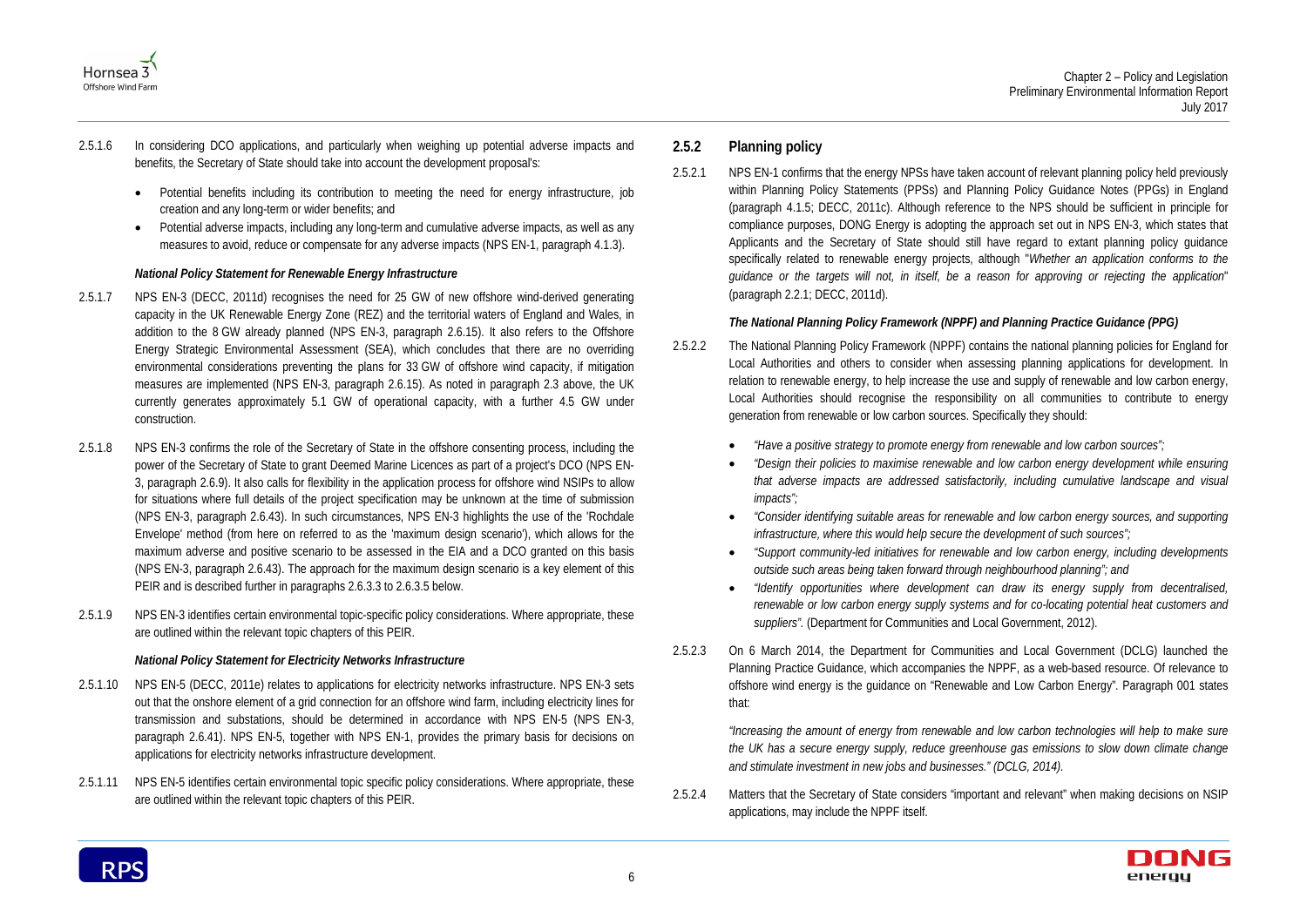



*Regional Planning Policy*

- 2.5.2.5 Regional Planning Policies (RPP) and associated Regional Spatial Strategies (RSS) are documents produced at a regional level containing policies and strategic level plans that are used to inform local planning documents within that region. The RSS was revoked in January 2013. However, the evidence base with respect to the need for renewable power generation may be important or relevant for the Secretary of State.
- 2.5.2.6 The RSS East of England Plan published in 2008 (GOEE, 2008) replaced the former Regional Planning Guidance Note 6 (RPG-6) for East Anglia (published in 2000). Section 9 of the RSS referred to carbon dioxide emissions and renewable energy and states that Local Authorities should:

*"...encourage the supply of energy from decentralised, renewable and low carbon energy sources and through Development Plan Documents set ambitious but viable proportions of the energy supply of new development to be secured from such sources" (GOEE, 2008).*

2.5.2.7 Further, and more specifically aimed at renewable energy development, the RSS stated that:

*"The development of new facilities for renewable power generation should be supported, with the aim that by 2010 10% of the region's energy and by 2020 17% of the region's energy should to come from renewable sources" (GOEE, 2008).*

2.5.2.8 The RSS went on to say that the above targets should exclude energy from offshore wind (GOEE, 2008), in order to promote other forms of renewable energy although it is impossible to deny that offshore wind is able to contribute significantly to the overall pool of energy produced from renewable sources in the region.

# *The Statutory Development Plan*

- 2.5.2.9 NPS EN-1 (paragraph 4.1.5) provides that the policies contained within Development Plan documents and other Local Development Framework (LDF) documents may be considered important and relevant in planning decision making. However, in the event of a conflict, the NPSs prevail for the purpose of the Secretary of State's planning decision making (DECC, 2011c).
- 2.5.2.10 A full summary of the relevant Statutory Development Plan documents in all Local Authority areas affected by the proposed onshore infrastructure for Hornsea Three is provided at Phase Two consultation in the Planning Statement which accompanies the PEIR. Particular considerations relevant to the assessment of environmental and socio-economic effects are identified in the specific PEIR topic chapters.
- 2.5.2.11 The current Local Plan (LDF) for North Norfolk District comprises the adopted Core Strategy and Development Management Polices Development Plan Documents (DPDs), the proposals map, and Site Allocations plan DPD.

2.5.2.12 The adopted LDF Core Strategy for North Norfolk states that:

*"Renewable energy proposals will be supported and considered in the context of sustainable development and climate change, taking account of the wide environmental, social and economic benefits of renewable energy gain and their contribution to overcoming energy supply problems in parts of the District" (North Norfolk District Council, 2008).*

- 2.5.2.13 The emerging North Norfolk Local Plan is currently under preparation. The draft emerging Local Plan is anticipated to be published in late 2017, examination of the plan is anticipated to commence in spring 2018.
- 2.5.2.14 The Local Plan for Broadland District comprises the adopted Joint Core Strategy DPD (covering Broadland District, Norwich City and South Norfolk District), the Broadland District Development Management DPD, Site Allocations DPD and relevant Area Action Plans (AAPs).
- 2.5.2.15 The Joint Core Strategy for Broadland, Norwich and South Norfolk (Greater Norwich Development Partnership, 2014) states that development in the area will where possible aim to:

*"...maximise the use of decentralised and renewable or low-carbon energy sources and sustainable construction technologies" (Greater Norwich Development Partnership, 2014).*

2.5.2.16 The Local Plan for South Norfolk District also comprises the adopted Joint Core Strategy (covering Broadland District, Norwich City and South Norfolk District), in addition to the South Norfolk Development Management Policies Document Site Specific Allocations and Polices Documents, and relevant AAPs.

# **2.5.3 Marine policy**

# *Marine Policy Statement (MPS)*

- 2.5.3.1 The UK-wide Marine Policy Statement (MPS) was published in March 2011, under the Marine and Coastal Access Act (MCAA) 2009, in order to provide a framework for marine spatial planning, specifically for the preparation of Marine Plans and taking decisions that affect the marine environment (Defra, 2011).
- 2.5.3.2 The MCAA requires all public authorities taking authorisation or enforcement decisions that affect or might affect the UK marine area to do so in accordance with the MPS and the relevant Marine Plans.

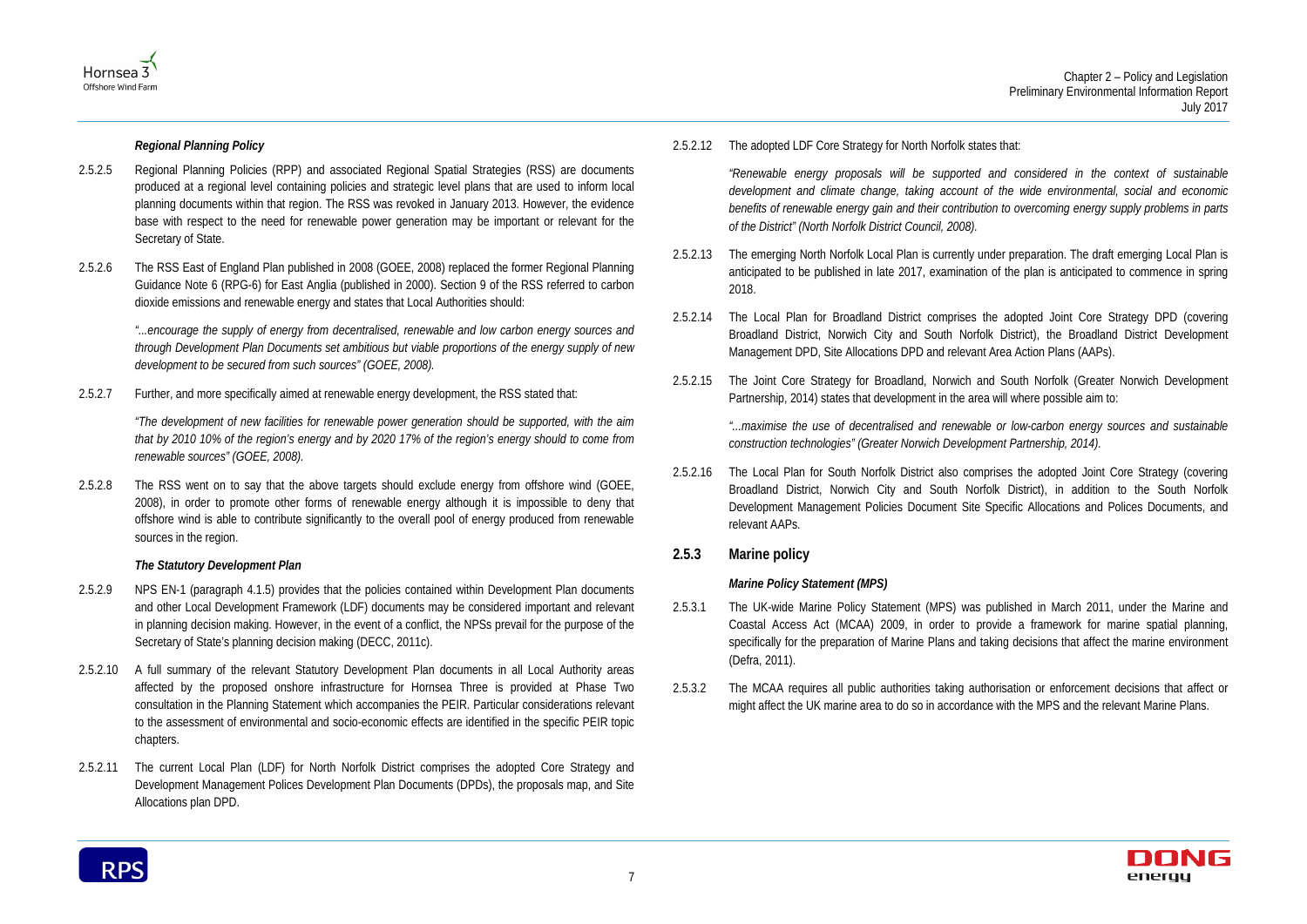

- 2.5.3.3 The MPS provides that the following issues should be taken into account by decision makers when examining and determining applications for energy infrastructure:
	- *"The national level of need for energy infrastructure, as set out in the Overarching National Policy Statement for Energy (EN-1)";*
	- *"The positive wider environmental, societal and economic benefits of low carbon electricity generation and carbon capture and storage as key technologies for reducing carbon dioxide emissions"; and*
	- *"The potential impact of inward investment in offshore wind, wave, tidal stream and tidal range energy related manufacturing and deployment activity; as well as the impact of associated employment opportunities on the regeneration of local and national economies. All of these activities support the objective of developing the UK's low carbon manufacturing capability;"*  (paragraph 3.3.4; Defra, 2011).
- 2.5.3.4 The MPS does acknowledge that renewable energy developments can potentially have adverse impacts on fish, mammals and birds and that further research is required to better understand potential impacts, however it goes on to state that:

*"The UK has some of the best wind resources in the world and offshore wind will play an important and growing part in meeting our renewable energy and carbon emission targets and improving energy security by 2020, and afterwards towards 2050" (paragraph 3.3.19; Defra, 2011).*

2.5.3.5 In addition the MPS states that offshore wind:

- 2.6.1.1 The following section provides a summary of the consenting process which Hornsea Three will follow, as required by the Planning Act 2008.
- 2.6.1.2 The consenting process for Hornsea Three is summarised with reference to the following:
	- submitted:
	- Overview of the DCO application process;
	- The maximum design scenario approach;
	- EIA;
	- Habitat Regulations Assessment (HRA); and
	- Other consents and licences.

*"…..has the potential to have the biggest impact in the medium-term on security of energy supply and carbon emission reductions through its commercial scale output" (paragraph 3.3.19; Defra, 2011).*

2.5.3.6 The MPS identifies certain environmental topic-specific policy considerations. Where appropriate, these are outlined within the relevant topic chapters of this PEIR.

# *Marine plans*

2.5.3.7 In 2011, Defra recommended a series of Marine Plan areas for the English inshore and offshore marine regions to the MMO. The East Inshore and East Offshore areas, which include the Hornsea Three proposed development area, were the first two areas in England to be selected for marine planning. The East Inshore and East Offshore Marine Plans were published on 2 April 2014. The plans do not establish new requirements or policies, but provide clarification on the intent of national policy to the plan areas, taking into account the characteristics of these two areas.

2.5.3.8 Objective 3 of the East Inshore and East Offshore marine plan is:

*"To realise sustainably the potential of renewable energy, particularly offshore wind farms, which is likely to be the most significant transformational economic activity over the next 20 years in the East marine plan areas, helping to achieve the United Kingdom's energy security and carbon reduction objectives." (page 26; MMO, 2014).*

2.5.3.9 In addition, the plan policies for offshore wind state that:

*"Proposals for offshore wind farms inside Round 3 zones, including relevant supporting projects and infrastructure, should be supported." (page 121; MMO, 2014).*

2.5.3.10 The relevant plan policies have been taken into account in preparing this PEIR.

# <span id="page-12-0"></span>**2.6 The consenting process**

# **2.6.1 Introduction**

• Planning legislation and infrastructure planning regulations under which the DCO application will be



# **2.6.2 Planning legislation under which the Development Consent Order application will be submitted**

2.6.2.1 Section 31 of the Planning Act 2008 provides that a DCO is required for development which is, or forms part of, a NSIP. In accordance with Section 15(3) of the Planning Act 2008, an offshore energy generating station with a generating capacity of greater than 100 MW constitutes a NSIP. The proposed Hornsea Three development has a maximum generating capacity of up to 2,400 MW and therefore satisfies this criterion.

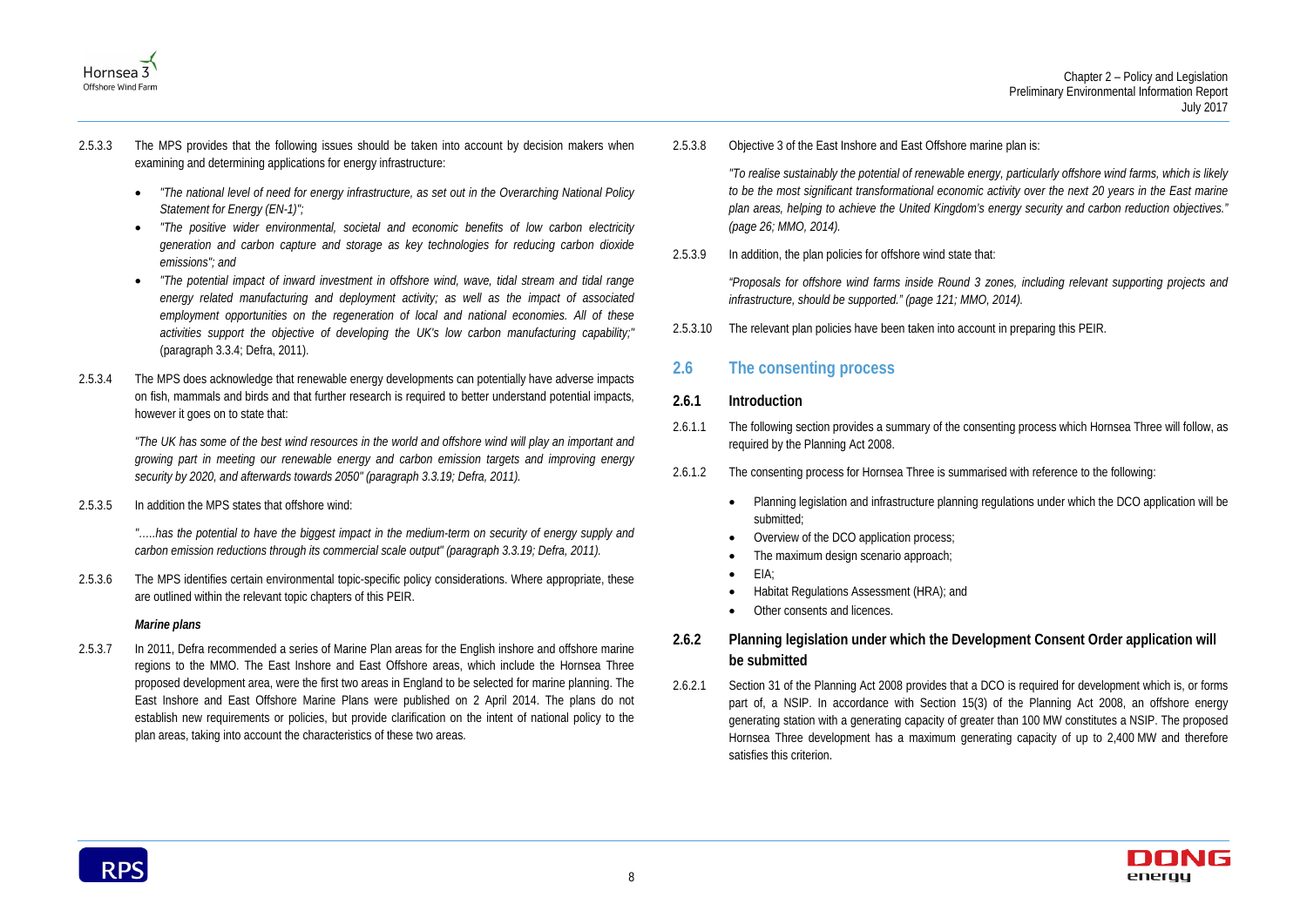



- 2.6.2.2 Section 37 of the Planning Act 2008 requires that an application for an order granting Development Consent must be made to the Secretary of State. In accordance with Section 104(2) of the Planning Act 2008, in deciding applications the Secretary of State must have regard to:
	- Any NPS, which has effect, in relation to the development to which the application relates (a relevant National Policy Statement);
	- Any local impact report (within the meaning given by Section 60(3)) submitted to the Secretary of State before the deadline specified in a notice under Section 60(2);
	- Any matters prescribed in relation to the development to which the application relates;
	- Any other matters which the Secretary of State thinks are both important and relevant to the decision; and
	- The appropriate marine policy documents (if any), determined in accordance with Section 59 of the MCAA 2009.
- 2.6.2.3 Section 104(3) of the Planning Act 2008 establishes the primacy of the NPSs in determining DCO applications. It requires applications to be decided "*in accordance with any relevant National Policy Statement, except to the extent that one or more of subsections (4) to (8) applies*". Subsection (4) concerns a breach of international obligations, (5) a breach of a statutory duty, (6) illegality by virtue of any enactment, (7) where the Secretary of State "*is satisfied that the adverse impact of the proposed development would outweigh its benefits*" and (8) where a "*condition prescribed for deciding an application otherwise than in accordance with a National Policy Statement is met*".
- 2.6.2.4 Section 106 of the Planning Act 2008 sets out matters that may be disregarded, including representations which "*relate to the merits of policy set out in a [NPS]*".
- 2.6.2.5 The Planning Act 2008, and corresponding secondary legislation, sets out a comprehensive statutory framework for the granting of all of the principal consents required to develop, operate and decommission NSIPs and their associated infrastructure.
- 2.6.2.6 The Planning Act 2008 provides that the grant of a DCO replaces the need for certain other consents to be obtained in England and Wales, including planning permission under the Town and Country Planning Act 1990, section 36 consent under the Electricity Act 1989 to construct and operate a generating station, listed building and conservation area consent under the Planning (Listed Buildings and Conservation Areas) Act 1990 and scheduled monument consent under the Ancient Monuments and Archaeological Areas Act 1979.
- 2.6.2.7 In addition, other consents can either be deemed to be granted by provision within the DCO (i.e. a Marine Licence under Section 149A of the Planning Act 2008), or the requirement for them removed.
- 2.6.2.8 The Consents Management Plan will set out the consents and licences that will be sought within the DCO and those consents and licences that, if required, will be progressed outside the DCO. This document will accompany the application for the DCO in Quarter 2 of 2018.

# **2.6.3 The Development Consent Oder (DCO) application process**

- 2.6.3.1 The DCO will provide statutory consent for the development of Hornsea Three. The process for obtaining a DCO is split into the following phases: pre-application; acceptance; pre-examination; examination; decision; and post decision (see [Figure 2.2\)](#page-14-0). This PEIR represents one of the supporting documents in the pre-application consultation phase.
- 2.6.3.2 The Hornsea Three application will be submitted to the Secretary of State with the prescribed forms and documents as required by the Infrastructure Planning (Applications: Prescribed Forms and Procedure) Regulations 2009. Regulation 5(2)(a) requires that, where applicable, an application must be accompanied by "*the Environmental Statement required pursuant to the Infrastructure Planning (Environmental Impact Assessment) Regulations 2009 and any scoping or screening opinions or directions*". A number of other supporting documents are also required to be submitted, including:
	- A Consultation Report;
	- A Draft DCO and Explanatory Memorandum; and
	- A HRA Report.

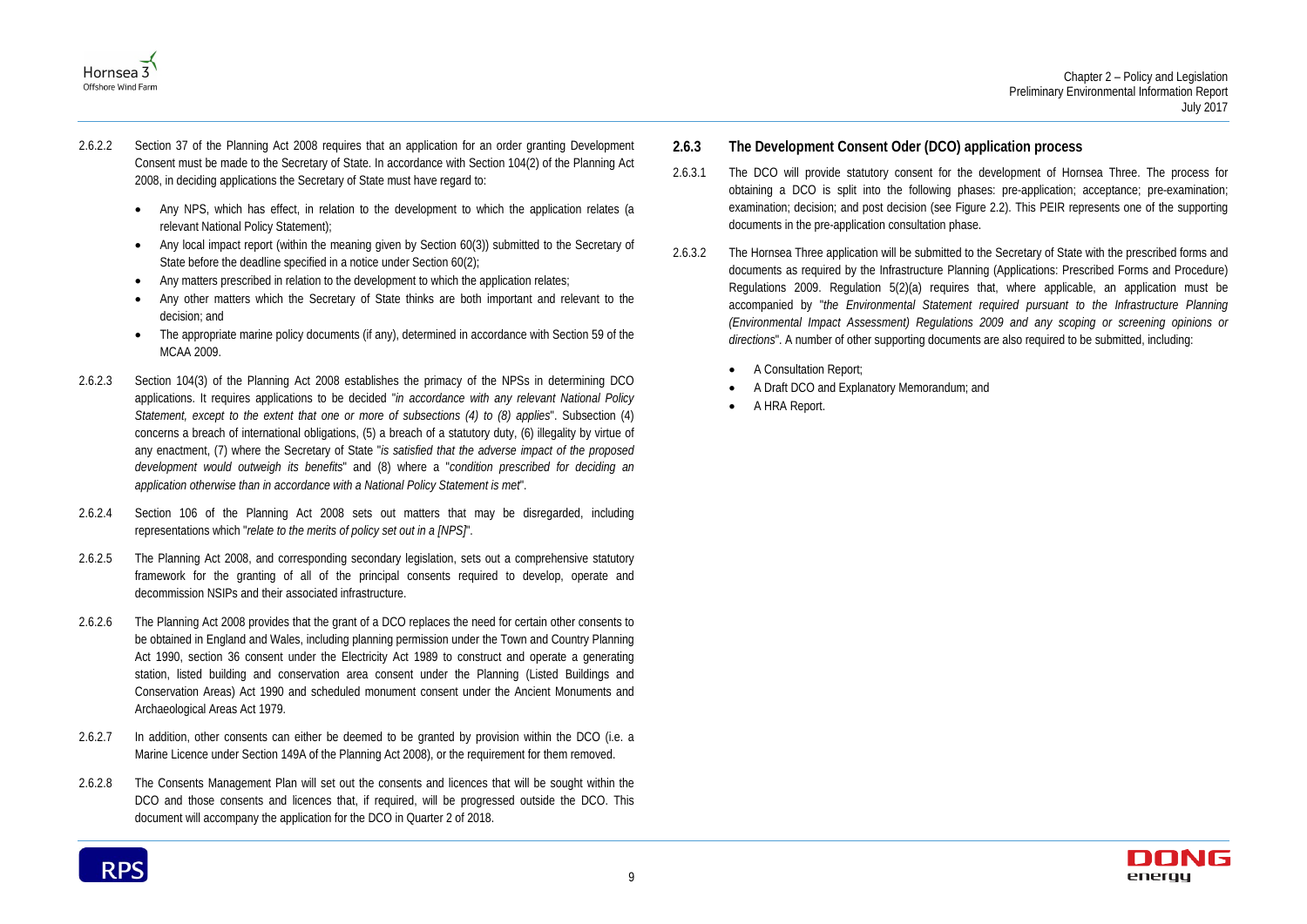



<span id="page-14-0"></span>**Figure 2.2: Flow diagram of the DCO application process.**

# *The maximum design scenario approach*

- <span id="page-14-1"></span>2.6.3.3 It is acknowledged within NPS EN-3 (paragraph 2.6.43; DECC, 2011d) that some flexibility may be necessary in the description of a NSIP for which a DCO is being applied for. In relation to offshore wind farm development, this is due to the complex nature of the projects and the fact that many of the details such as the precise location of the turbines, foundation type, and exact turbine tip height and precise cable route may not be known at the time of application (paragraph 2.6.42; DECC, 2011d).
- 2.6.3.4 At the same time it is important that the environmental effects of a proposal are robustly assessed. As accepted in the NPSs, Applicants may apply a maximum design scenario approach to describe the maximum extent of the project to be assessed within the EIA. This approach has also been accepted in the Scoping Opinion from PINS on Hornsea Three (PINS, 2016a).The maximum design scenario approach has been used in the majority of offshore wind farm applications. The use of the maximum design scenario approach has also been recognised in NPS EN-1 and NPS EN-3. NPS EN-3 states that:

*"The 'Rochdale [Design] Envelope' is a series of maximum extents of a project for which the significant effects are established. The detailed design of the project can then vary within this 'envelope' without rendering the Environmental Statement inadequate" (page 32; DECC, 2011d).*

<span id="page-14-2"></span>2.6.3.5 It further states that:

*"The [Secretary of State] should accept that wind farm operators are unlikely to know precisely which turbines will be procured for the site until sometime after any consent has been granted. Where some details have not been included in the application to the [Secretary of State], the applicant should explain which elements of the scheme have yet to be finalised, and the reasons. Therefore, some flexibility may*  be required in the consent. Where this is sought and the precise details are not known, then the *applicant should assess the effects the project could have (as set out in NPS EN-1 paragraph 4.2.8) to ensure that the project as it may be constructed has been properly assessed (the Rochdale [Design] Envelope)."* (paragraph 2.6.43, DECC, 2011d).

2.6.3.6 PINS Advice Note Nine: Rochdale Envelope (PINS, 2012) considers further the degree of flexibility in the maximum design scenario that may be appropriate with regard to an application for a NSIP under the Planning Act 2008.

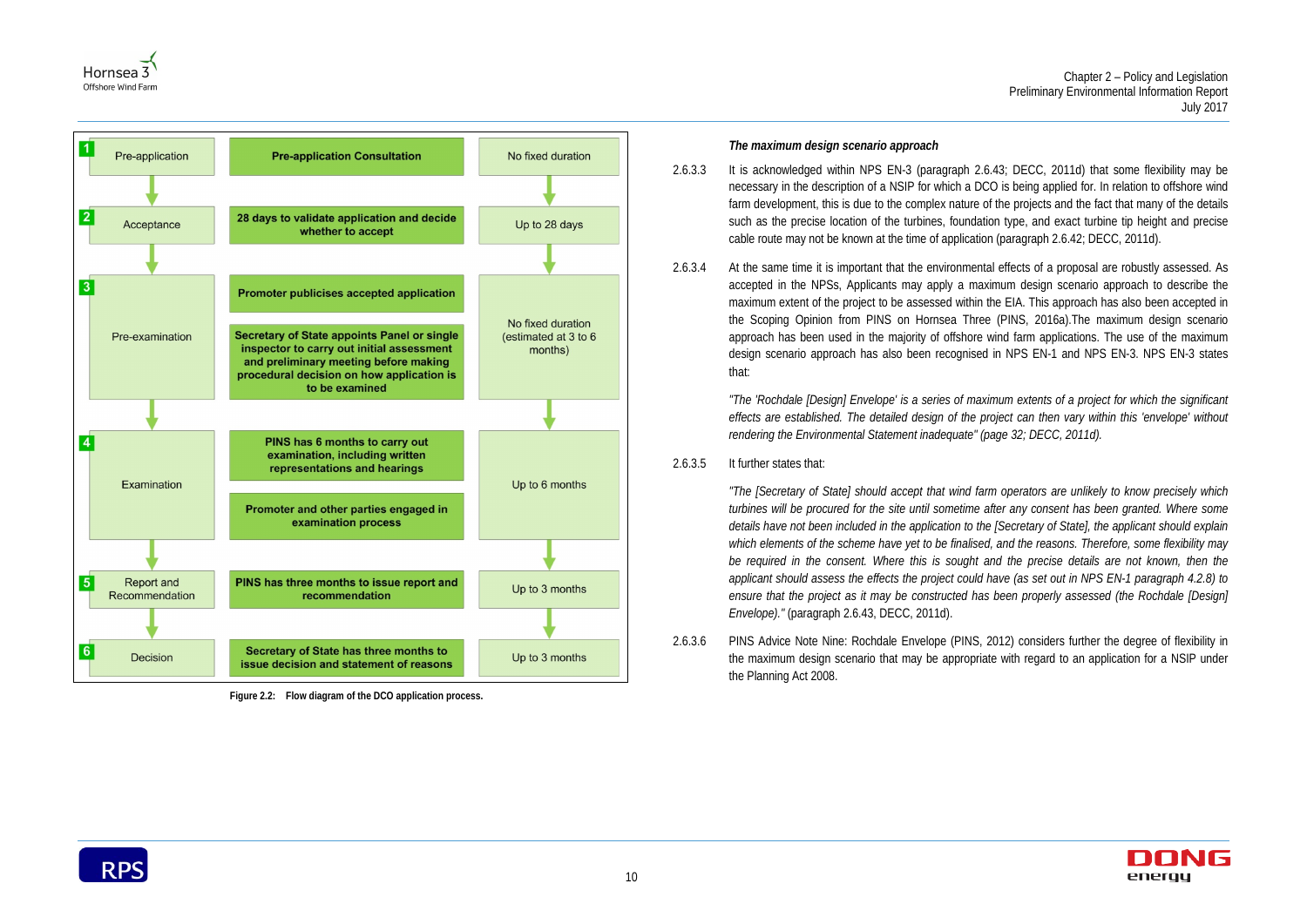

#### *Environmental Impact Assessment*

#### Legislation

- 2.6.3.7 The EIA regime originated from European Council Directive 85/337/EEC, which was amended by Directive 97/11/EC, Directive 2003/35/EC and Directive 2009/31/EC. In 2011, the initial 1985 Directive and its three amendments were codified by Directive 2011/92/EU on the assessment of the effects of certain public and private projects on the environment. On 15 May 2014, Directive 2011/92/EU was replaced with Directive 2014/52/EU (the EIA Directive).
- 2.6.3.8 Article 3(2) of Directive 2014/52/EU provides transitional measures for projects for which an Environmental Statement was submitted or where a Scoping Opinion has been sought before 16 May 2017.
- 2.6.3.9 According to the European Commission, Directive 2014/52/EU will:

*"...simplify the rules for assessing the potential effects of projects on the environment in line with the drive for smarter regulation, and lighten unnecessary administrative burdens"* (DCLG, 2016).

- 2.6.3.10 The EIA Directive requires that an EIA be undertaken in support of an application for a DCO for certain types of project. Offshore wind farms are listed in Annex II of the EIA Directive as "*installations for the harnessing of wind power for energy production (wind farms)*".
- 2.6.3.11 On 14 December 2016, the UK Government issued a technical consultation document on the proposed implementation of Directive 2014/52/EU (DCLG, 2016). The consultation closed on 1 February 2017. The requirements of Directive 2014/52/EU were formally implemented in England insofar as relevant to NSIPs in the form of a revised set of regulations entitled, 'The Infrastructure Planning (Environmental Impact Assessment) Regulations 2017'. Under Article 3(2) of Directive 2014/52/EU, where an Environmental Statement is submitted or where a Scoping Opinion has been sought before 16 May 2017, the project can continue under the provisions of the 2011 EIA Directive. However, Hornsea Three has adopted, where possible, the new 2017 EIA Directive in order to ensure a robust approach. Therefore, any reference made to the 'EIA Directive' in the course of this PEIR is to Directive 2011/92/EU and any amendments made to it by Directive 2014/52/EU.
- 2.6.3.12 Only certain types of project require an EIA to be carried out under the EIA Regulations. Schedule 1 to the EIA Regulations sets out those developments that are required to undergo an EIA. Schedule 2 sets out the developments that may need an EIA, whilst Schedule 4 provides details of the information to be included in an Environmental Statement. An EIA is an "EIA development" and therefore requires an EIA if it is "*likely to have significant effects on the environment by virtue of factors such as nature, size or location*".

The steps that are required to be undertaken by the Secretary of State under regulation 21 (consideration of whether a DCO should be granted) or by the relevant authority under regulation

- 2.6.3.13 The purpose of the EIA Directive is to ensure that when an authority giving consent for a particular project makes its decision, it does so in the knowledge of any likely significant effects on the environment. The EIA Directive and EIA Regulations set out a procedure that must be followed for certain types of project before they can be given a DCO. It is this process that is known as an EIA. An EIA provides for the systematic assessment of a project's likely significant environmental effects for consideration by both the public and the relevant competent authority before a planning consent decision is made.
- 2.6.3.14 Generic advice on EIA as relevant to Hornsea Three is provided by NPS EN-1, NPS EN-3 and NPS EN-5. As discussed in paragraphs [2.5.1.3](#page-9-2) to [2.5.1.9](#page-10-0) above, these NPSs provide the primary basis for decisions by the Secretary of State on applications for nationally significant renewable energy infrastructure (defined in Section 1.8 of NPS EN-3; DECC, 2011d).

#### Environmental Impact Assessment in the context of Hornsea Three

- 2.6.3.15 According to the EIA Regulations, the EIA is a process of:
	- i. The preparation of an Environmental Statement or updated Environmental Statement, as appropriate, by the Applicant;
	- ii. The carrying out of consultation, publication and notification as required under these regulations or, as necessary, any other enactment; and
	- 25 (decision making on subsequent applications), as appropriate.
- 2.6.3.16 In accordance with the EIA Regulations, the EIA must identify, describe and assess in an appropriate manner, in light of each individual case, the direct and indirect significant effects of the proposed development on the following factors:
	- Population and Human Health
	- 92/43/EEC(a) and Directive 2009/147/EC(b);
	- Land soil, water, air and climate;
	- Material assets, cultural heritage and the landscape; and
	- Interaction between the factors referred to in sub-paragraphs (a) to (d) above.



• Biodiversity, with particular attention to species and habitats protected under Directive

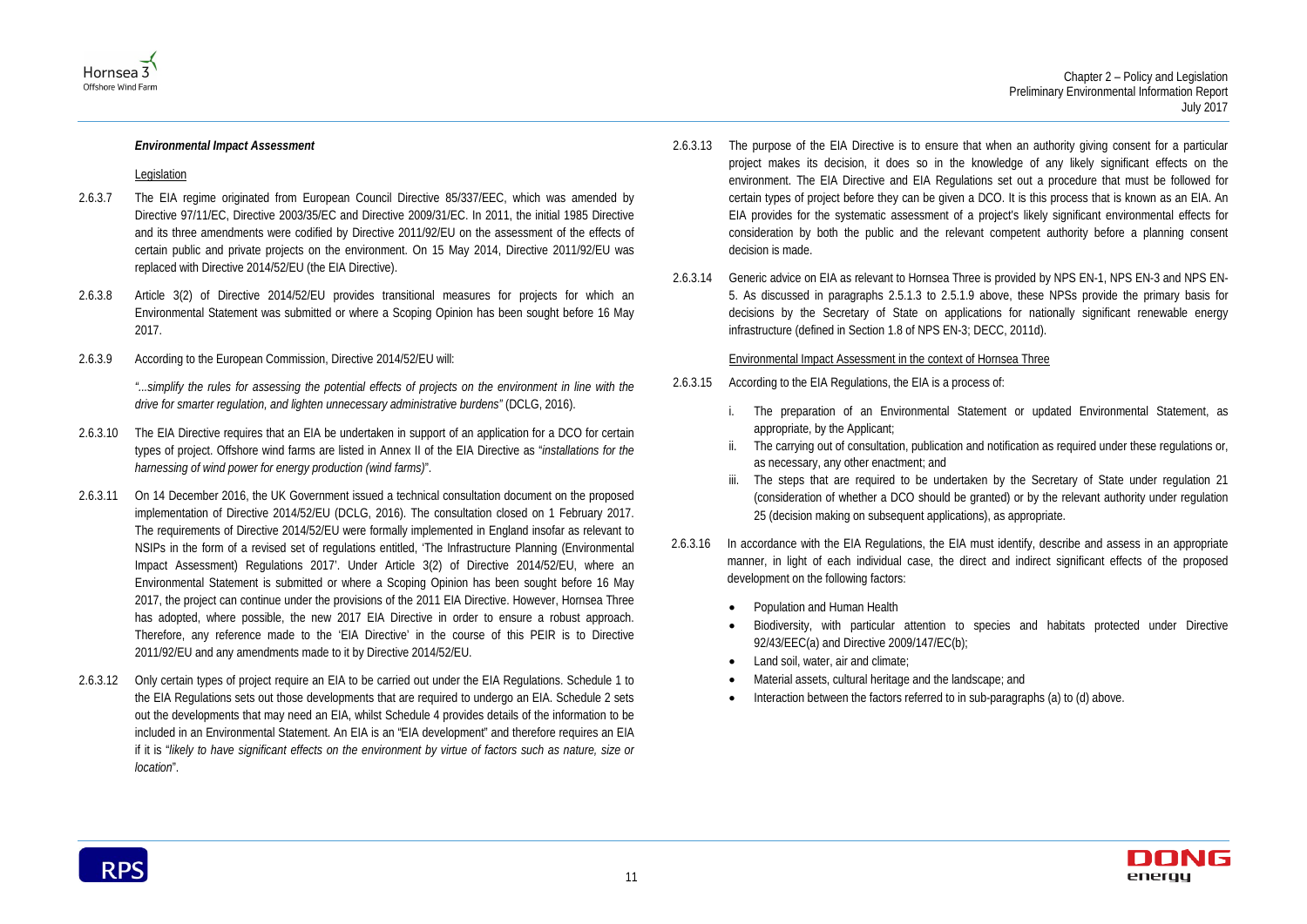



# 2.6.3.17 The main stages of the EIA process in respect of Hornsea Three are:

- Election to undertake an EIA, rather than screening;
- Scoping to determine the subject matter of the EIA and to identify potentially significant effects;
- Data review involving compiling and reviewing available baseline data and/or undertaking of baseline surveys to generate site-specific data;
- Assessment and design iteration, whereby the potential impacts of the development during the construction, operational and maintenance, and decommissioning stages of its life are assessed and feedback is provided to the design and engineering team(s) to modify the design of the development where possible in order to avoid, prevent, reduce and/or offset any significant adverse effects on the environment;
- Identifying any further mitigation or compensation requirements;
- Identifying residual effects;
- Consultation with the consultation bodies, stakeholders and the community, in accordance with all relevant requirements (the Planning Act 2008, EIA Regulations and the associated regulations and guidance);
- Preparing the PEIR (i.e. consulting on the draft  $E(A)$ ;
- Preparing the Environmental Statement (i.e. reporting on the EIA); and
- Controlling and where necessary monitoring the effects of the project during construction, operation and maintenance, and decommissioning in accordance with the mitigation measures identified in the Environmental Statement and/or the requirements identified in the DCO and the related Deemed Marine Licence(s).

### *Screening*

2.6.3.18 Any activity that falls within the definition of Schedule 2 to the EIA Regulations can be subject to screening, allowing for the examination of the project by the Secretary of State or the relevant authority, to determine whether an EIA is required. Hornsea Three is a Schedule 2 activity and a decision to undertake an EIA was made without a formal Screening Opinion being requested.

# *Scoping*

2.6.3.19 An Applicant can request advice from the Secretary of State on the information to be included in the Environmental Statement. The request is known as a "Scoping Opinion Request". The formal written advice from the Secretary of State in response to this is known as a "Scoping Opinion". A scoping opinion is defined as a written statement by the Secretary of State as to the information to be provided in an Environmental Statement. A Scoping Opinion Request, supported by a Scoping Report, for Hornsea Three was submitted to PINS in October 2016 (DONG Energy, 2016a) with a Scoping Opinion provided by PINS in December 2016 (PINS, 2016a).

# *Consultation*

- 2.6.3.20 Under the Planning Act 2008, it is the responsibility of the Applicant to ensure that pre-application consultation fully accords with the requirements of the Planning Act 2008 and the associated regulations and guidance, including the EIA Regulations. Consultation with the consultation bodies, stakeholders and the community has been undertaken on a regular basis throughout the development of the project proposals for Hornsea Three. The Statement of Community Consultation (SoCC) (DONG Energy, 2016b) identifies the approach taken by DONG Energy to formal community consultation.
- 2.6.3.21 In addition, the Secretary of State has statutory obligations under the EIA Regulations, which impose procedural requirements in relation to notifying and consulting prescribed consultation bodies in relation to Hornsea Three and the DCO application.

### *Preliminary Environmental Information*

- 2.6.3.22 The EIA Regulations require Preliminary Environmental Information (PEI) to be produced for public consultation by those seeking a DCO for NSIPs. The level of detail required in PEI is not defined by the EIA regulations; however, it must include the information specified in Part 1 of Schedule 4 to the EIA Regulations. Guidance on the detail of PEI is however provided in PINS Advice Note Seven (Environmental Impact Assessment: Preliminary Environmental Information, Screening and Scoping).
- 2.6.3.23 This PEIR and its associated annexes constitute the PEI for Hornsea Three. The PEI is intended to allow those taking part in the consultation to understand the nature, scale, location and potential significant environmental effects of the proposed project. This allows individuals and organisations taking part in the consultation to build an informed opinion on the proposals and make an informed contribution to the pre-application process under the Planning Act 2008 and to the EIA process generally.

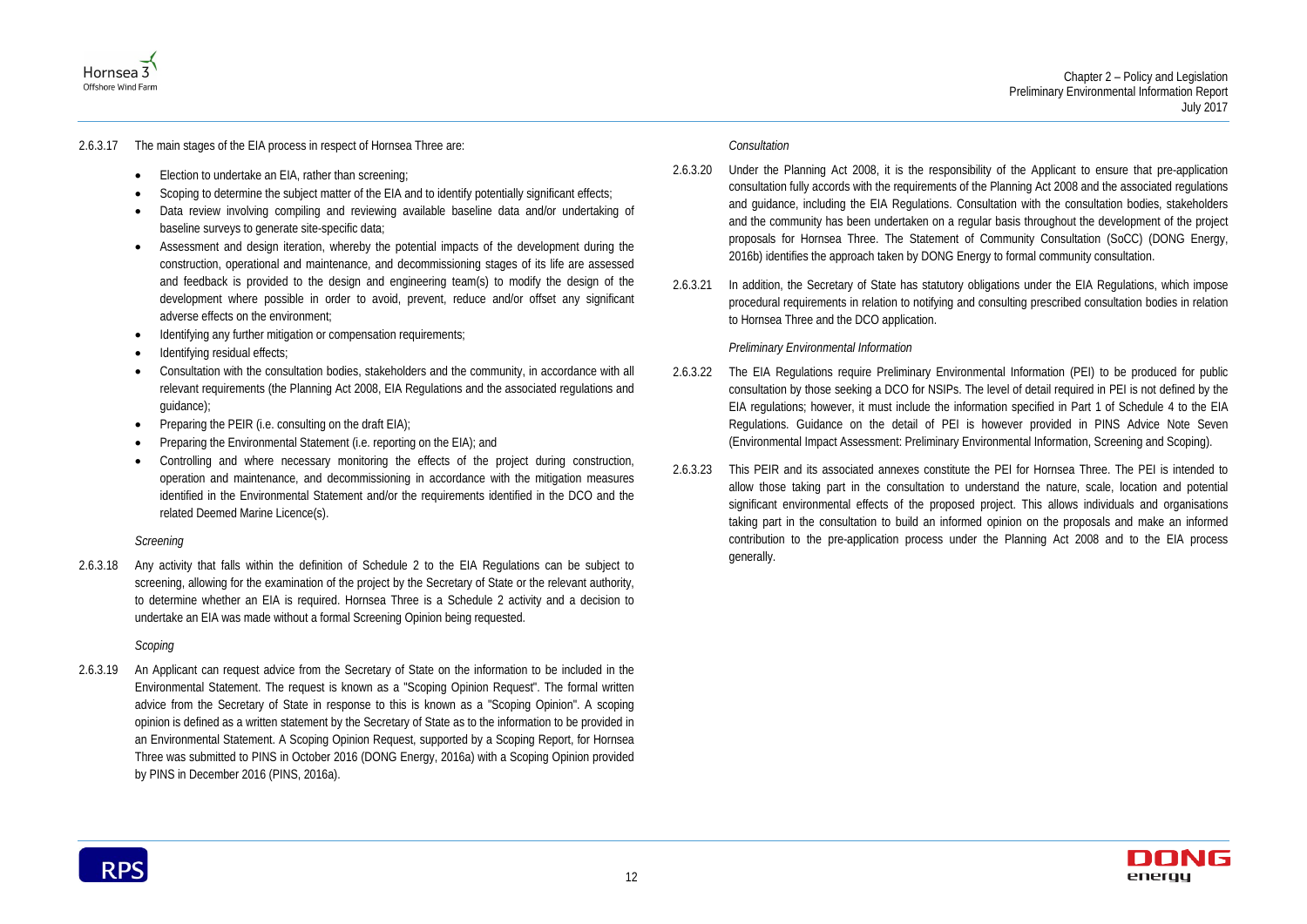



*Environmental Statement*

- 2.6.3.24 The aim of an Environmental Statement is to demonstrate that the potentially significant environmental effects have been adequately assessed. It is also intended to support the DCO application. As outlined in the EIA Regulations, an Environmental Statement should include as a minimum:
	- A description of the proposed development comprising information on the site, design, size and other relevant features of the development;
	- A description of the likely significant effects of the proposed development on the environment;
	- A description of any features of the proposed development, or measures envisaged in order to avoid, prevent or reduce and, if possible, offset likely significant adverse effects on the environment;
	- A description of the reasonable alternatives studied by the Applicant, which are relevant to the proposed development and its specific characteristics, and an indication of the main reasons for the option chosen, taking into account the significant effects of the development on the environment;
	- A non-technical summary of the information referred to in subparagraphs (a) to (d) (above); and
	- Any additional information specified in Schedule 4 (information for inclusion in environmental impact assessment statements) relevant to the specific characteristics of the particular development or type of development and to the environmental features likely to be significantly affected should be included (see [Table 2.1](#page-18-0) below).
- 2.6.3.25 The potential significant effects of the development on the environment should be included in the Environmental Statement together with a description of the measures envisaged to prevent, reduce and, where possible, offset any significant adverse effects. Potential significant effects considered within the Environmental Statement should include the direct effects and any indirect, secondary, cumulative, short, medium, long-term, permanent, temporary, positive and negative effects.
- 2.6.3.26 Where significant adverse effects on the environment are identified in the Environmental Statement, mitigation measures will usually be outlined which aim to reduce or remove such adverse effects. If appropriate, monitoring will also be outlined.

#### *Habitat Regulations Assessment (HRA)*

#### Legislation

- 2.6.3.27 The Conservation of Habitats and Species Regulations 2010 (as amended) (the Habitats Regulations) and the Offshore Marine Conservation (Natural Habitats, &c.) Regulations 2007 (as amended) (the Offshore Habitat Regulations) require the assessment of any significant effects on internationally important nature conservation sites that are likely to arise as a result of a proposed project. These internationally important sites include:
	- Special Areas of Conservation (SACs), or candidate SACs;
	- Special Protection Areas (SPAs), or potential SPAs;
	- Sites of community importance (SCIs);
	- Sites hosting priority habitats or species; and
	- Ramsar sites.
- 2.6.3.28 These are often referred to as 'European sites'. The assessment required is known as a 'Habitat Regulations Assessment' (HRA) and is to be undertaken by the 'competent authority', which in the case of Hornsea Three is the Secretary of State.

# Habitats Regulation Assessment in the context of Hornsea Three

- 2.6.3.29 In order to carry out the HRA the competent authority requires a report, namely a Report to Inform the Appropriate Assessment, to be submitted by the Applicant alongside the Environmental Statement (as described in PINS Advice Note Ten: Habitat Regulations Assessment, paragraph 4.1) (PINS, 2016b). This is also required formally under Regulation 5(2)(g) of the Infrastructure Planning (Applications: Prescribed Forms and Procedure) Regulations 2009. As such, the Report to Inform the Appropriate Assessment does not form part of the Environmental Statement, although the baseline presented in both the Environmental Statement and Report to Inform the Appropriate Assessment contains some of the same information. The Report to Inform the Appropriate Assessment must contain all the relevant information for the competent authority to undertake the HRA for the proposed development.
- 2.6.3.30 PINS Advice Note Ten describes an HRA as a step-by-step process, which helps determine likely significant effects and, where appropriate, assesses adverse impacts on the integrity of European sites (PINS, 2016b: paragraphs 4.5 to 4.34). This advice note was recently updated to include some clarifications regarding how the assessment matrices (PINS, 2016b: appendices 1 and 2) should be prepared and how they will subsequently be used by the competent authority to inform the decision making process (PINS, 2016b). The assessment that is carried out by the competent authority in the context of HRA is often called an 'Appropriate Assessment' (AA).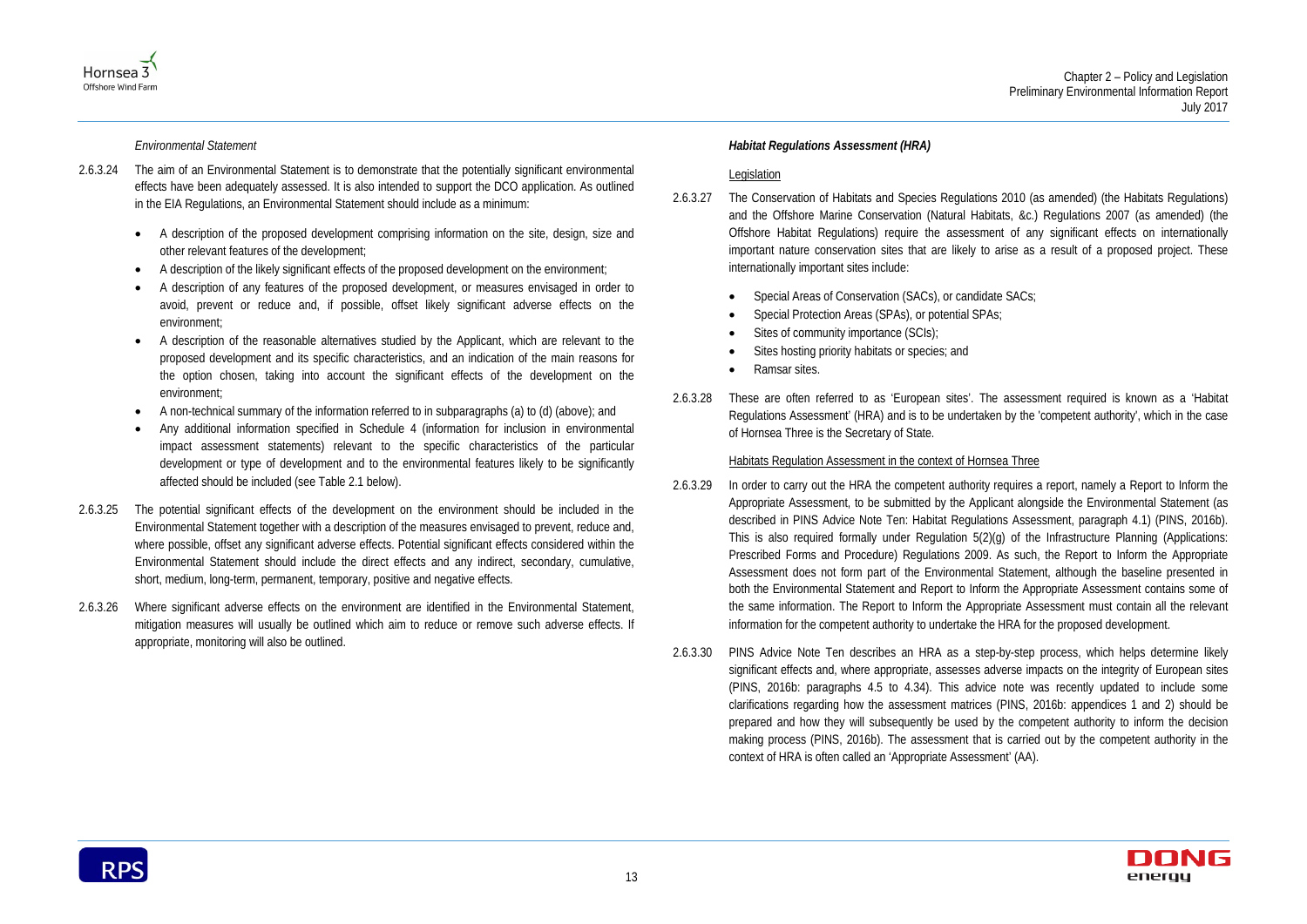<span id="page-18-0"></span>

| Summary of the EIA Regulations and information to be considered in an EIA.<br>Table 2.1:                                                                                                                                                                                                                                                                                                                                                                                                                                                                                                               |                                                                                                                                                                                                                                                                                                                                                                                                                                               | <b>EIA Regulations</b>                                                                                                                  |                                                                                           |
|--------------------------------------------------------------------------------------------------------------------------------------------------------------------------------------------------------------------------------------------------------------------------------------------------------------------------------------------------------------------------------------------------------------------------------------------------------------------------------------------------------------------------------------------------------------------------------------------------------|-----------------------------------------------------------------------------------------------------------------------------------------------------------------------------------------------------------------------------------------------------------------------------------------------------------------------------------------------------------------------------------------------------------------------------------------------|-----------------------------------------------------------------------------------------------------------------------------------------|-------------------------------------------------------------------------------------------|
| <b>EIA Regulations</b>                                                                                                                                                                                                                                                                                                                                                                                                                                                                                                                                                                                 | How and where considered in the PEIR                                                                                                                                                                                                                                                                                                                                                                                                          | Schedule 4(4)(d): The risks to human health, cultural heritage or the                                                                   | A descr                                                                                   |
| Schedule 4(4)(a): The construction and existence of the<br>development, including, where relevant, demolition works.                                                                                                                                                                                                                                                                                                                                                                                                                                                                                   | Construction, operation and maintenance, and decommissioning<br>phases of Hornsea Three are outlined in the Project Description<br>(chapter 3) and have been assessed within each of the topic<br>chapters of the PEIR (volume 2 and volume 3 of this PEIR).                                                                                                                                                                                  | environment (for example due to accidents or disasters).                                                                                | disaste<br>Descrip<br>The vul<br>Project                                                  |
| Schedule 4(4)(b): The use of natural resources, in particular land,<br>soil, water and biodiversity, considering as far as possible the<br>sustainable availability of these resources.                                                                                                                                                                                                                                                                                                                                                                                                                | The use of natural resources are outlined in the Project Description<br>(volume 1, chapter 3) and have been assessed, where appropriate,<br>within each of the topic chapters of the PEIR (volume 2 and volume<br>3 of this PEIR).                                                                                                                                                                                                            |                                                                                                                                         | The risl<br>Quality<br>The risl<br>$\bullet$ Vol                                          |
| Schedule 4(4)(c): The emission of pollutants, noise, vibration, light,<br>heat and radiation, the creation of nuisances, and the disposal and<br>recovery of waste.                                                                                                                                                                                                                                                                                                                                                                                                                                    | The potential impacts associated with the emission of pollutants are<br>assessed in:<br>• Volume 2, chapter 2: Benthic Subtidal and Intertidal Ecology,<br>chapter 3: Fish and Shellfish Ecology, chapter 4: Marine<br>Mammals, and chapter 5: Ornithology; and<br>• Volume 3, chapter 2: Geology and Ground Conditions and<br>chapter 3: Ecology and Nature Conservation.<br>The potential impacts associated with the emission of noise and |                                                                                                                                         | $\bullet$ Vol<br>The rist<br>assess<br>$\bullet$ Vol<br>chz<br>Ma<br>$\bullet$ Vol<br>chz |
| vibration are assessed in:<br>Volume 2, chapter 3: Fish and Shellfish Ecology, chapter 4:<br>Marine Mammals, chapter 5: Ornithology, and chapter 11:<br>Infrastructure and Other Users; and<br>• Volume 3, chapter 3: Ecology and Nature Conservation and<br>resources.<br>chapter 8: Noise and Vibration.<br>The potential impacts associated with the emission of light are<br>assessed in:<br>• Volume 2, chapter 5: Ornithology, and chapter 10: Seascape<br>and Visual Resources; and<br>• Volume 3, chapter 3: Ecology and Nature Conservation and<br>chapter 4: Landscape and Visual Resources. | and/or approved projects, taking into account any existing<br>environmental problems relating to areas of particular                                                                                                                                                                                                                                                                                                                          | Schedule 4(4)(e): The cumulation of effects with other existing<br>environmental importance likely to be affected or the use of natural | Cumula<br>caused<br>Three)<br>PEIR (V<br>Enviror<br>approa                                |
|                                                                                                                                                                                                                                                                                                                                                                                                                                                                                                                                                                                                        | Schedule 4(4)(f): The impact of the project on climate (for example<br>the nature and magnitude of greenhouse gas emissions) and the<br>vulnerability of the project to climate change.                                                                                                                                                                                                                                                       | chapter<br>The im<br>volume<br>The $im$<br>(such a<br>assess                                                                            |                                                                                           |
|                                                                                                                                                                                                                                                                                                                                                                                                                                                                                                                                                                                                        | The emission of heat and radiation are not applicable to Hornsea<br>Three and have therefore not been considered within the PEIR.<br>The potential impacts associated with the creation of nuisances are                                                                                                                                                                                                                                      |                                                                                                                                         | The vul<br>Project<br>Volume                                                              |
|                                                                                                                                                                                                                                                                                                                                                                                                                                                                                                                                                                                                        | assessed in:<br>• Volume 3, chapter 7: Traffic and Transport and chapter 8: Noise<br>and Vibration and chapter 9: Air Quality.<br>The disposal and recovery of waste are considered in:                                                                                                                                                                                                                                                       | Schedule 4(4)(g): The technologies and the substances used.                                                                             | The ted<br>outlined<br>assess<br>approp                                                   |
|                                                                                                                                                                                                                                                                                                                                                                                                                                                                                                                                                                                                        | Volume 3, chapter 7: Traffic and Transport; and<br>$\bullet$<br>• Volume 4, annex 3.2: Site Waste Management Plan, and annex<br>3.6: Dredging and Disposal: Site Characterisation.                                                                                                                                                                                                                                                            |                                                                                                                                         |                                                                                           |

#### **EIA Regulations How and where considered in the PEIR**

ription of how the project has considered accidents or ers in the design of the project is outlined in chapter 3: Project ption.

Inerability of the project to climate change is outlined in the t Description (chapter 3).

sks to human health are assessed in volume 3, chapter 9: Air and Health.

sks to cultural heritage are assessed in:

lume 2: chapter 9: Marine Archaeology; and lume 3: chapter 5: Historic Environment.

sks to the environment from accidents or disasters are sed in:

lume 2, chapter 2: Benthic Subtidal and Intertidal Ecology, apter 3: Fish and Shellfish Ecology, chapter 4: Marine ammals, and chapter 5: Ornithology; and lume 3, chapter 2: Geology and Ground Conditions and

apter 3: Ecology and Nature Conservation. ative effects (i.e. those that result from incremental changes

I by other reasonably foreseeable actions alongside Hornsea have been assessed within each of the topic chapters of the volume 2 and volume 3 of this PEIR). Chapter 5:

Immental Impact Assessment Methodology describes the ach taken in the cumulative assessment in each of the topic rs.

pact of the project on the climate has been assessed in 3: chapter 9: Air Quality.

pact of the project on the climate from offshore activities as vessel movements) has been screened out of the ment (PINS, 2016).

Inerability of the project to climate change is outlined in the t Description (chapter 3). This will also be considered in e 3, chapter 2: Hydrology and Flood Risk.

chnologies and the substances proposed to be used are d in the Project Description (chapter 3) and have been sed within each of the topic chapters of the PEIR as vriate (volume 2 and volume 3 of this PEIR).

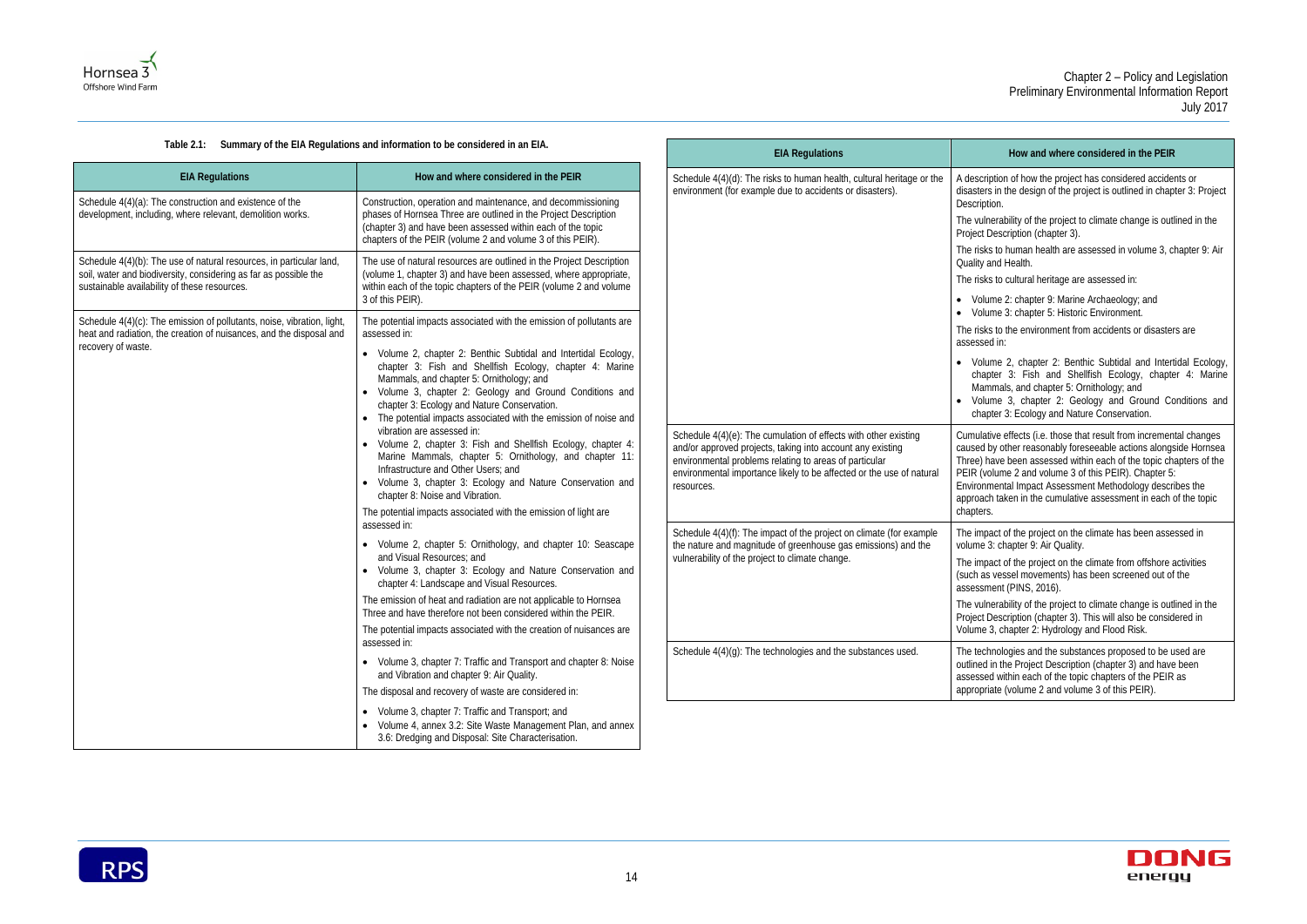



- 2.6.3.31 The information intended to inform the competent authority in the HRA process for Hornsea Three is included in the Phase Two consultation documents and is entitled "Draft Report to Inform the Appropriate Assessment " (DONG Energy, 2017). The Report to Inform the Appropriate Assessment will be submitted as a supporting document for the DCO application, together with the Environmental Statement.
- 2.6.3.32 For the purposes of assisting with the HRA, this PEIR outlines the likely significant effects of Hornsea Three on nature conservation designations, in accordance with those set out in the Scoping Report, Scoping Opinion and consultation with Statutory Nature Conservation Bodies. The major pieces of international and national policy and legislation that form the framework for nature designation within the vicinity of Hornsea Three are set out in the relevant topic chapters of this PEIR.

#### *Other consents and licences*

2.6.3.33 This section describes some of the main additional consents and licences that will be required in addition to the DCO and associated Deemed Marine Licence(s).

### European Protected Species licences

- 2.6.3.34 The Habitats Regulations and Offshore Habitats Regulations transpose Council Directive 92/43/EEC on the conservation of natural habitats and of wild fauna and flora (as amended) (the Habitats Directive) into domestic law and implement aspects of the MCAA. These Regulations provide protection for European Protected Species (EPS), which are those animal species listed in Schedule 2 and the plant species listed in Schedule 5 of the Habitats Regulations and those species listed in Schedule 1 of the Offshore Habitats Regulations. The Regulations make it an offence to:
	- Deliberately capture, injure or kill any wild animal which is a EPS;
	- Deliberately disturb wild animals of any such species;
	- Deliberately take or destroy the eggs of such an animal; or
	- Damage or destroy a breeding site or resting place of such an animal.
- 2.6.3.35 The Regulations provide that 'disturbance' of animals includes any disturbance likely to impair their ability to survive, breed or reproduce, or to rear or nurture their young, or in the case of animals of a hibernating or migratory species, any disturbance likely to impair their ability to hibernate or migrate. Any disturbance likely to significantly affect the local distribution or abundance of the species to which they belong is also included in the definition.
- 2.6.3.36 With respect to both the onshore and offshore elements of Hornsea Three, the EPS present have been identified and the likely effects assessed within the PEIR and HRA report. Where possible, effects on protected species have been avoided or minimised. A draft EPS licence, both onshore and offshore, will be submitted as part of the application for the DCO in Quarter 2 of 2018.

#### Energy Act 2004 – Safety Zones

- 2.6.3.37 Where an offshore renewable energy installation is proposed to be constructed, extended, decommissioned or operated, a notice declaring that specified areas of the sea are to be designated as safety zones may be issued by the Secretary of State under the provisions of the Energy Act 2004. Safety zones may exclude non-wind farm vessels from navigating through the designated area for the designated period.
- 2.6.3.38 DONG Energy will make an application for standard safety zones of 500 m during construction and major maintenance activities, and of 500 m around all offshore platforms, including accommodation platforms and all offshore substations, during the operational and maintenance phase of Hornsea Three.
- 2.6.3.39 The application for safety zones around Hornsea Three offshore infrastructure will be made separately to the main DCO application. However, the potential implications of any such zone on other marine users are assessed as part of the navigational assessment (refer to Volume 2, Chapter 7: Shipping and Navigation) and as part of the commercial fisheries assessment (refer to Volume 2, Chapter 6: Commercial Fisheries). A 'safety zone statement' will be included with the DCO application as required by Regulation 6(1)(b)(ii) of the Infrastructure Planning (Applications: Prescribed Forms and Procedures) Regulations 2009.

### Energy Act 2004 – Decommissioning

- 2.6.3.40 Sections 105 to 114 of the Energy Act 2004 introduced a requirement for decommissioning schemes for offshore wind and marine energy installations to be approved by the Secretary of State.
- 2.6.3.41 This PEIR assesses the potential impacts of decommissioning. However, final details of decommissioning will not be agreed until later in the project's life and decommissioning will be carried out in accordance with an approved decommissioning programme under the Energy Act 2004 process. In particular, DONG Energy will consult on a decommissioning programme for Hornsea Three which is required to be approved by BEIS.

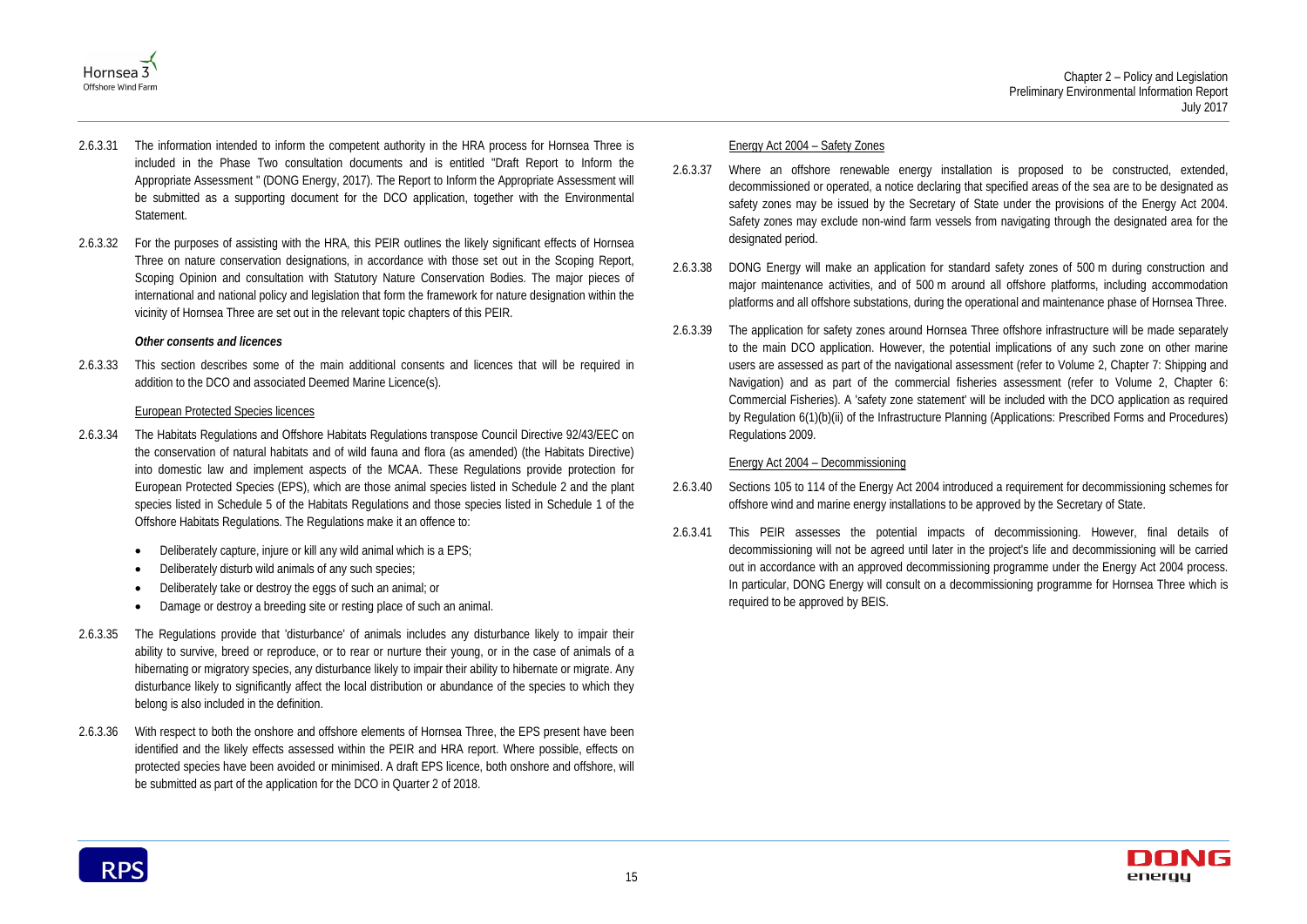



# <span id="page-20-0"></span>**2.7 References**

Committee on Climate Change (2011), The Renewable Energy Review, [Internet, available: [<https://www.theccc.org.uk/publication/the-renewable-energy-review/>](https://www.theccc.org.uk/publication/the-renewable-energy-review/), Accessed 17th January 2017].

Department for Business, Energy and Industrial Strategy (BEIS) (2016), Contract for Difference Policy Paper, [Internet, available: [<https://www.gov.uk/government/publications/contracts-for-difference/contract-for-difference>](https://www.gov.uk/government/publications/contracts-for-difference/contract-for-difference)].

Committee on Climate Change (2017), Mitigation: reducing carbon emissions – How the UK is progressing, [Internet, available: [<https://www.theccc.org.uk/tackling-climate-change/reducing-carbon-emissions/how-the-uk-is](https://www.theccc.org.uk/tackling-climate-change/reducing-carbon-emissions/how-the-uk-is-progressing/)[progressing/>](https://www.theccc.org.uk/tackling-climate-change/reducing-carbon-emissions/how-the-uk-is-progressing/), accessed 17th January 2017].

Department for Communities and Local Government (DCLG) (2012). National Planning Policy Guidance, [Internet, available: < [https://www.gov.uk/government/uploads/system/uploads/attachment\\_data/file/6077/2116950.pdf>](https://www.gov.uk/government/uploads/system/uploads/attachment_data/file/6077/2116950.pdf), accessed 17th January 2017].

Department for Energy and Climate Change (DECC) (2009), Offshore Energy Strategic Environmental Assessment: Post Consultation Report, [Internet, available: [<http://www.offshore-](http://www.offshore-sea.org.uk/consultations/Offshore_Energy_SEA/OES_Post_Consultation_Report.pdf)

Department for Communities and Local Government (DCLG) (2014). Planning Practice Guidance, [Internet, available: [<https://www.gov.uk/government/collections/planning-practice-guidance>](https://www.gov.uk/government/collections/planning-practice-guidance), accessed 17th January 2017].

Department for Communities and Local Government (DCLG) (2015), The Planning Act 2008: Guidance on Changed to Development Consent Orders, [Internet, available:

[<https://www.gov.uk/government/uploads/system/uploads/attachment\\_data/file/485064/Making\\_changes\\_guidance](https://www.gov.uk/government/uploads/system/uploads/attachment_data/file/485064/Making_changes_guidance_to_Development_Consent_Orders.pdf) [\\_to\\_Development\\_Consent\\_Orders.pdf>](https://www.gov.uk/government/uploads/system/uploads/attachment_data/file/485064/Making_changes_guidance_to_Development_Consent_Orders.pdf), accessed 17th January 2017].

Department for Communities and Local Government (DCLG) (2016), Environmental Impact Assessment: Technical consultation (regulations on planning and major infrastructure), [Internet, available:

[<https://www.gov.uk/government/uploads/system/uploads/attachment\\_data/file/580464/EIA\\_Consultation\\_Paper\\_-](https://www.gov.uk/government/uploads/system/uploads/attachment_data/file/580464/EIA_Consultation_Paper_-_14_December-_corrected.pdf) [\\_14\\_December-\\_corrected.pdf>](https://www.gov.uk/government/uploads/system/uploads/attachment_data/file/580464/EIA_Consultation_Paper_-_14_December-_corrected.pdf), accessed 18th January 2017].

[sea.org.uk/consultations/Offshore\\_Energy\\_SEA/OES\\_Post\\_Consultation\\_Report.pdf>](http://www.offshore-sea.org.uk/consultations/Offshore_Energy_SEA/OES_Post_Consultation_Report.pdf), accessed 17th January 2017].

Department of Energy and Climate Change (DECC) (2010), National Renewable Energy Action Plan for the United Kingdom, Article 4 of the Renewable Energy Directive 2009/28/EC, [Internet, available:

[<https://www.gov.uk/government/uploads/system/uploads/attachment\\_data/file/47871/25-nat-ren-energy-action](https://www.gov.uk/government/uploads/system/uploads/attachment_data/file/47871/25-nat-ren-energy-action-plan.pdf)[plan.pdf>](https://www.gov.uk/government/uploads/system/uploads/attachment_data/file/47871/25-nat-ren-energy-action-plan.pdf), accessed 17th January 2017].

[https://www.gov.uk/government/uploads/system/uploads/attachment\\_data/file/255182/UK\\_Renewable\\_Energy\\_Roa](https://www.gov.uk/government/uploads/system/uploads/attachment_data/file/255182/UK_Renewable_Energy_Roadmap_-_5_November_-_FINAL_DOCUMENT_FOR_PUBLICATIO___.pdf) [dmap\\_-\\_5\\_November\\_-\\_FINAL\\_DOCUMENT\\_FOR\\_PUBLICATIO\\_\\_\\_.pdf,](https://www.gov.uk/government/uploads/system/uploads/attachment_data/file/255182/UK_Renewable_Energy_Roadmap_-_5_November_-_FINAL_DOCUMENT_FOR_PUBLICATIO___.pdf) accessed 17th January 2017].

Department for Energy and Climate Change (DECC) (2011a), UK Renewable Energy Roadmap, [Internet, available: [<http://www.decc.gov.uk/assets/decc/11/meeting-energy-demand/renewable-energy/2167-uk-renewable-energy](http://www.decc.gov.uk/assets/decc/11/meeting-energy-demand/renewable-energy/2167-uk-renewable-energy-roadmap.pdf)[roadmap.pdf>](http://www.decc.gov.uk/assets/decc/11/meeting-energy-demand/renewable-energy/2167-uk-renewable-energy-roadmap.pdf), accessed 17th January 2017].

Department for Energy and Climate Change (DECC) (2011b), The Carbon Plan: Delivering our Low Carbon Future, [Internet, available: [<https://www.gov.uk/government/uploads/system/uploads/attachment\\_data/file/47613/3702-the](https://www.gov.uk/government/uploads/system/uploads/attachment_data/file/47613/3702-the-carbon-plan-delivering-our-low-carbon-future.pdf)[carbon-plan-delivering-our-low-carbon-future.pdf>](https://www.gov.uk/government/uploads/system/uploads/attachment_data/file/47613/3702-the-carbon-plan-delivering-our-low-carbon-future.pdf), accessed 17th January 2017].

Department for Energy and Climate Change (DECC) (2011c), Overarching National Policy Statement for Energy (EN-1), Presented to Parliament pursuant to Section 5(9) of The Planning Act 2008,. July 2011. London: The Stationery Office, [Internet, available

[<https://www.gov.uk/government/uploads/system/uploads/attachment\\_data/file/47854/1938-overarching-nps-for](https://www.gov.uk/government/uploads/system/uploads/attachment_data/file/47854/1938-overarching-nps-for-energy-en1.pdf)[energy-en1.pdf>](https://www.gov.uk/government/uploads/system/uploads/attachment_data/file/47854/1938-overarching-nps-for-energy-en1.pdf), accessed 17th January 2017].

Department for Energy and Climate Change (DECC) (2011d), National Policy Statement for Renewable Energy Infrastructure (EN-3). Presented to Parliament pursuant to Section 5(9) of The Planning Act 2008. July 2011. London: The Stationery Office, [Internet, available: [<https://whitehall](https://whitehall-admin.production.alphagov.co.uk/government/uploads/system/uploads/attachment_data/file/37048/1940-nps-renewable-energy-en3.pdf)[admin.production.alphagov.co.uk/government/uploads/system/uploads/attachment\\_data/file/37048/1940-nps](https://whitehall-admin.production.alphagov.co.uk/government/uploads/system/uploads/attachment_data/file/37048/1940-nps-renewable-energy-en3.pdf)[renewable-energy-en3.pdf>](https://whitehall-admin.production.alphagov.co.uk/government/uploads/system/uploads/attachment_data/file/37048/1940-nps-renewable-energy-en3.pdf), accessed 17th January 2017].

Department for Energy and Climate Change (DECC) (2011e), National Policy Statement for Electricity Networks Infrastructure (EN-5), Presented to Parliament pursuant to Section 5(9) of The Planning Act 2008. July 2011, London: The Stationery Office, [Internet, available: [<https://whitehall](https://whitehall-admin.production.alphagov.co.uk/government/uploads/system/uploads/attachment_data/file/37050/1942-national-policy-statement-electricity-networks.pdf)[admin.production.alphagov.co.uk/government/uploads/system/uploads/attachment\\_data/file/37050/1942-national](https://whitehall-admin.production.alphagov.co.uk/government/uploads/system/uploads/attachment_data/file/37050/1942-national-policy-statement-electricity-networks.pdf)[policy-statement-electricity-networks.pdf>](https://whitehall-admin.production.alphagov.co.uk/government/uploads/system/uploads/attachment_data/file/37050/1942-national-policy-statement-electricity-networks.pdf), accessed 17th January 2017].

Department for Energy and Climate Change (DECC) (2012), UK Renewable Energy Roadmap Update 2012, [Internet, available: [<https://www.gov.uk/government/uploads/system/uploads/attachment\\_data/file/80246/11-02-](https://www.gov.uk/government/uploads/system/uploads/attachment_data/file/80246/11-02-13_UK_Renewable_Energy_Roadmap_Update_FINAL_DRAFT.pdf) [13\\_UK\\_Renewable\\_Energy\\_Roadmap\\_Update\\_FINAL\\_DRAFT.pdf>](https://www.gov.uk/government/uploads/system/uploads/attachment_data/file/80246/11-02-13_UK_Renewable_Energy_Roadmap_Update_FINAL_DRAFT.pdf), accessed 17th January 2017].

Department for Energy and Climate Change (DECC) (2013), UK Renewable Energy Roadmap Update 2013, [Internet, available:

Department for Energy and Climate Change (DECC) (2016), UK Offshore Energy Strategic Environmental Assessment, [Internet, available: <https://www.gov.uk/government/consultations/uk-offshore-energy-strategicenvironmental-assessment-3-oesea3>, accessed 17th January 2017].

Department for Environment, Food and Rural Affairs (Defra) (2011), Marine Policy Statement, March 2011. London: The Stationery Office, [Internet, available:

[<https://www.gov.uk/government/uploads/system/uploads/attachment\\_data/file/69322/pb3654-marine-policy](https://www.gov.uk/government/uploads/system/uploads/attachment_data/file/69322/pb3654-marine-policy-statement-110316.pdf)[statement-110316.pdf>](https://www.gov.uk/government/uploads/system/uploads/attachment_data/file/69322/pb3654-marine-policy-statement-110316.pdf), accessed 17th January 2017].